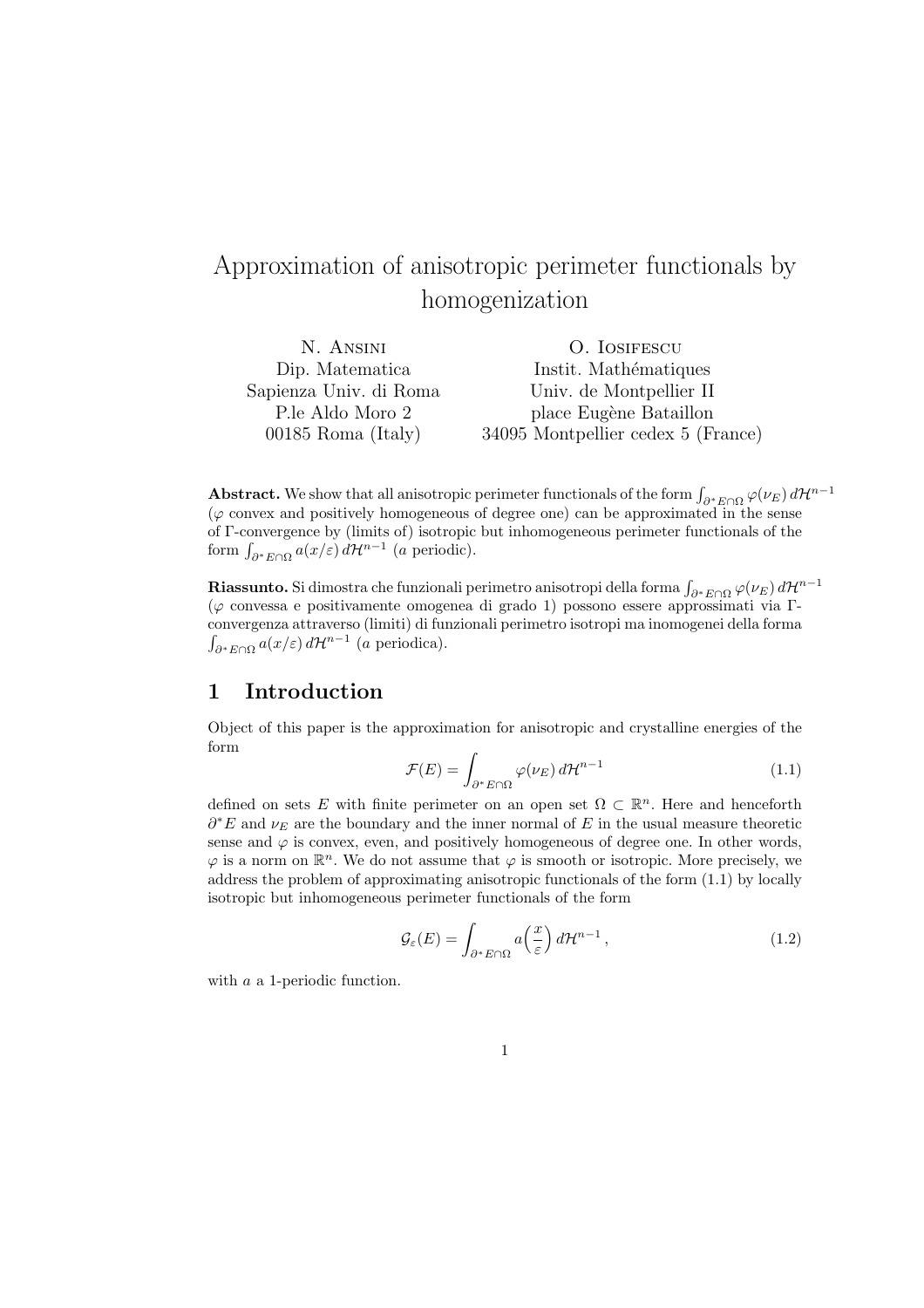Functionals of the form (1.1) are object of active research, especially in connection with crystalline motion by curvature (see Almgren and Taylor [2], Taylor [22]-[25] and the works by Bellettini, Goglione and Novaga [7], Bellettini and Novaga[8]).

Our approximation suggests an indirect way to deal with crystalline problems where anisotropy is replaced by inhomogeneity and a passage to the limit.

In A. Braides, M. Maslennikov, L. Sigalotti [14] it has been shown that energies of the form  $(1.2)$  converge to energies of the form  $(1.1)$  (see also Ambrosio-Braides [4]). Here we show that, conversely, all anisotropic energies can be approximated by (limits of) energies of the form  $(1.2)$  in the sense of  $\Gamma$ -convergence.

In this paper we suggest two way to approximate  $\varphi$ . In Section 3 given a target  $\varphi$ ,  $0 < \alpha < \varphi < \beta < +\infty$ , we define a as

$$
a(x) = \begin{cases} \varphi(\nu_j) & \text{if } x \in A_j \setminus \left(\bigcup_{\substack{h \in \mathbb{N} \\ h \neq j}} A_h \right), \ j \in \mathbb{N} \\ \beta & \text{otherwise in } \mathbb{R}^n, \end{cases}
$$

for  $\mathcal{H}^{n-1}$  a.e. x, where  $\{\nu_j\}$  is a dense sequence in  $S^{n-1}$  such that  $\nu_h \neq \pm \nu_j$  for  $h \neq j$ ,  $A_j = \mathbb{Z}^n + \Sigma_j$  and  $\Sigma_j$  is the hyperplane through the origin and orthogonal to  $\nu_j$ . The idea behind the construction of the function a is that the optimal sequences of sets  $E_{\varepsilon} \to E$ will have boundaries that avoid the sets where the coefficient of a is  $\beta$ ; on the contrary these boundaries will lie on hyperplanes  $A_j$ , on which  $a(x/\varepsilon) = \varphi(\nu_j) = \varphi(\nu_{E_\varepsilon})$ , so that indeed  $\mathcal{G}_{\varepsilon}(E_{\varepsilon}) = \mathcal{F}(E_{\varepsilon}) \to \mathcal{F}(E)$ .

In Section 4 in order to improve the regularity of  $a$  a number of technical difficulties must be overcome. First we need to split our construction by considering a finite set  $\{\nu_1, \dots, \nu_k\}$  of rational directions before letting  $k \to +\infty$ , and at the same time regularize our function a to obtain a continuous integrand. In this way we obtain a Γ-limit depending on k that is a candidate for an approximation of  $\mathcal F$ . The identification of the energy density of this Γ-limit requires the introduction of some carefully constructed piecewiseconstant comparison energy densities on which to use the representation formulas for the homogenization of perimeters in [14].

Our result has some connections with a paper by Braides, Buttazzo and Fragal`a [11] where (smooth) isotropic Riemannian metrics are shown to be dense in (lower semicontinuous) Finsler metrics in the sense similar to that stated above. Previously Acerbi and Buttazzo [1] proved that the class of Riemannian metrics is not closed in the class of all Finsler metrics with respect to the Γ-convergence of energy integrals. The result in [11] has been generalized to Borel Finsler metrics by Davini [16] (see also [17]).

A possible application of our result is the approximation of perimeter functionals by elliptic energies as in Modica-Mortola [20] (see also [10]) using a double-scale procedure as in Ansini, Braides and Chiadò Piat  $[6]$ . In fact, upon identifying a set E with its characteristic functions  $u = \chi_E$ , the results in [6] show that energies (1.2) can be substituted by energies

$$
\mathcal{J}_{\varepsilon,\delta}(u) = \int_{\Omega} \frac{W(u)}{\delta} + \delta a^2 \left(\frac{x}{\varepsilon}\right) |Du|^2 \, dx
$$

defined on  $H^1(\Omega)$  where W is a 'double-well energy' and a is periodic.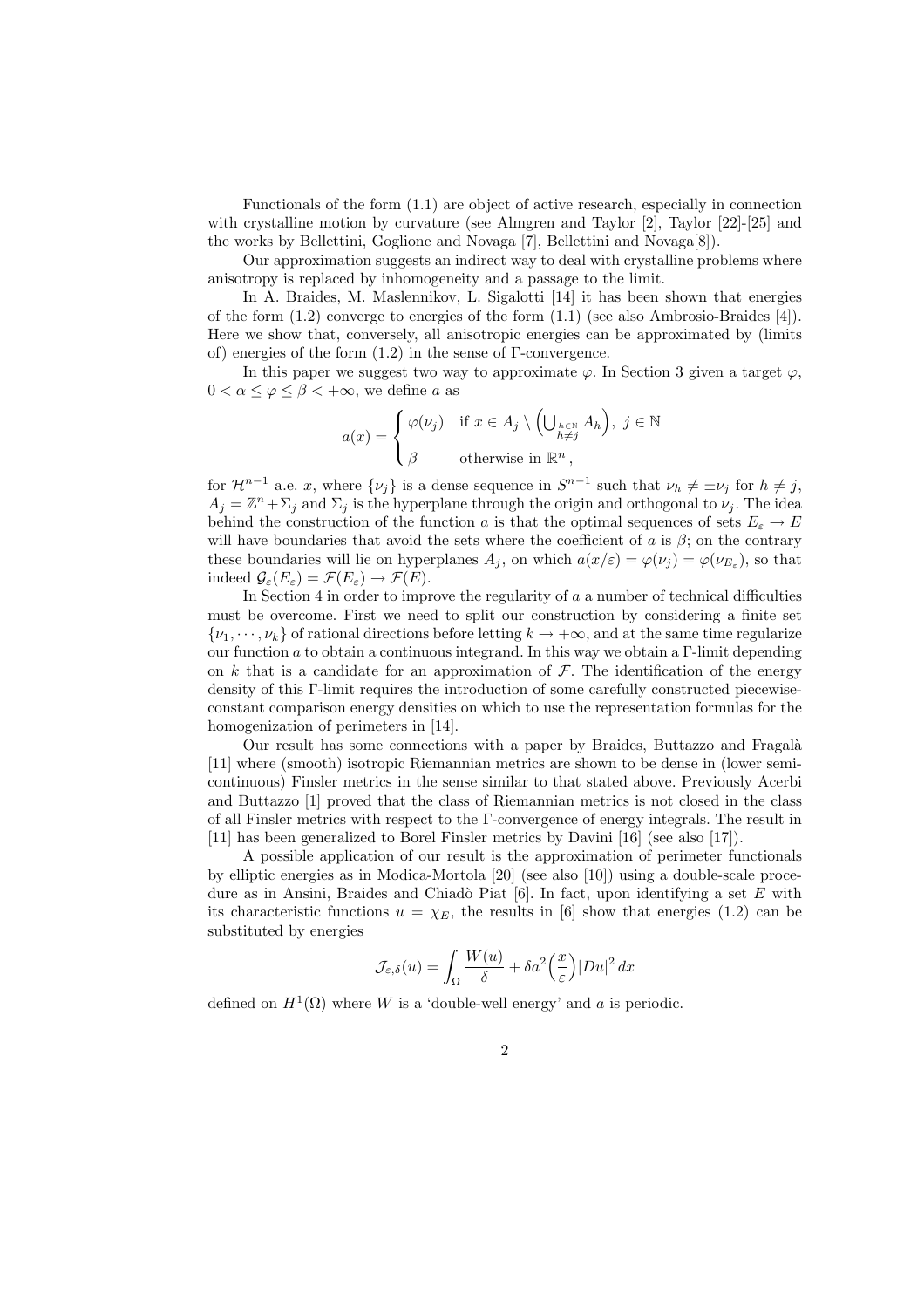### 2 Notation and preliminaries

Let  $\Omega$  be an open subset of  $\mathbb{R}^n$ . We denote the Lebesgue *n*-dimensional measure and the Hausdorff  $(n-1)$ -dimensional measure of a set  $E \subset \mathbb{R}^n$  by  $|E|$  and  $\mathcal{H}^{n-1}(E)$ , respectively, and we set

$$
S^{n-1} = \{ x \in \mathbb{R}^n : |x| = 1 \}.
$$

We say that a sequence  ${E_i}$  of measurable sets of  $\Omega$  converges to a measurable set  $E \subset \Omega$ , and we write  $E_j \to E$ , if  $|E_j \triangle E| \to 0$ . Let E be a Lesbegue measurable subset of  $\mathbb{R}^n$ . We denote the *essential boundary* of E by  $\partial^* E$ ; *i.e.*,

$$
\partial^*E=\left\{x\in\mathbb{R}^n:~\limsup_{\rho\to 0^+}\frac{|B_\rho(x)\setminus E|}{\rho^n}>0~\text{and}~\limsup_{\rho\to 0^+}\frac{|B_\rho(x)\cap E|}{\rho^n}>0\right\}.
$$

We say that E is a set of finite perimeter in  $\Omega$ , or a *Caccioppoli set*, if it is measurable and o

$$
P(E,\Omega) := \sup \Bigl\{ \int_E \operatorname{div} g \, dx : \ g \in C_0^1(\Omega;\mathbb{R}^n), |g| \le 1 \Bigr\} < +\infty ;
$$

the number  $P(E, \Omega)$  is called perimeter of E in  $\Omega$ . We denote the class of sets with finite perimeter in  $\Omega$  by  $\mathcal{P}(\Omega)$  and the class of sets of locally finite perimeter in  $\mathbb{R}^n$  by

$$
\mathcal{P}_{\text{loc}}(\mathbb{R}^n) = \{ F \subset \mathbb{R}^n : F \in \mathcal{P}(\Omega), \text{ for any open set } \Omega \subset\subset \mathbb{R}^n \}.
$$

Let  $\chi_E$  be the *characteristic function* of E. For any set  $E \in \mathcal{P}(\Omega)$  the essential boundary of E,  $\partial^* E$ , is  $\mathcal{H}^{n-1}$ -rectifiable; *i.e.*, there exists a countable family (Γ<sub>i</sub>) of boundary of L<sub>i</sub>,  $\sigma$  L<sub>i</sub>, is  $\pi$ — -rectinable; *t.e.*, there exists a countable lamily  $(1_i)$  of graphs of Lipschitz functions of  $(n-1)$  variables such that  $\mathcal{H}^{n-1}(\partial^*E \setminus \bigcup_{i=1}^{\infty} \Gamma_i) = 0$ and  $\mathcal{H}^{n-1}(\partial^*E \cap \Omega) < +\infty$ . Moreover, the distributional derivative  $D\chi_E$  is an  $\mathbb{R}^n$ -valued finite Radon measure in  $\Omega$ ,  $P(E, \Omega) = |D\chi_E|(\Omega)$  and a generalized Gauss-Green formula holds

$$
\int_E \operatorname{div} g \, dx = - \int_{\Omega} \langle \nu_E, g \rangle \, d|D\chi_E| \,, \qquad g \in C_0^1(\Omega; \mathbb{R}^n) \,,
$$

where  $D\chi_E = \nu_E |D\chi_E|$  is the polar decomposition of  $D\chi_E$  (see Theorem 3.36 in [5]). If E has smooth boundary, the Gauss-Green theorem implies that  $D\chi_E = \nu_E \mathcal{H}^{n-1} \dot{\sqcup} \partial^* E$ , where  $\nu_E$  is the inner normal to E. This representation of the distributional derivative was generalized by De Giorgi and Federer as follows:

$$
\exists \nu_E(x) := \lim_{\rho \to 0^+} \frac{D\chi_E(B_\rho(x))}{|D\chi_E|(B_\rho(x))} \in S^{n-1} \quad \mathcal{H}^{n-1} \text{ a.e. } x \in \partial^* E
$$

and

$$
D\chi_E = \nu_E \mathcal{H}^{n-1} \mathcal{L} \partial^* E.
$$

In particular, for every set  $E \in \mathcal{P}(\Omega)$ , we have that  $P(E, \Omega) = \mathcal{H}^{n-1}(\partial^* E \cap \Omega)$ .

We refer to the books by Ambrosio, Fusco and Pallara [5] and Federer [19] for the complete exposition of the theory of sets with finite perimeter.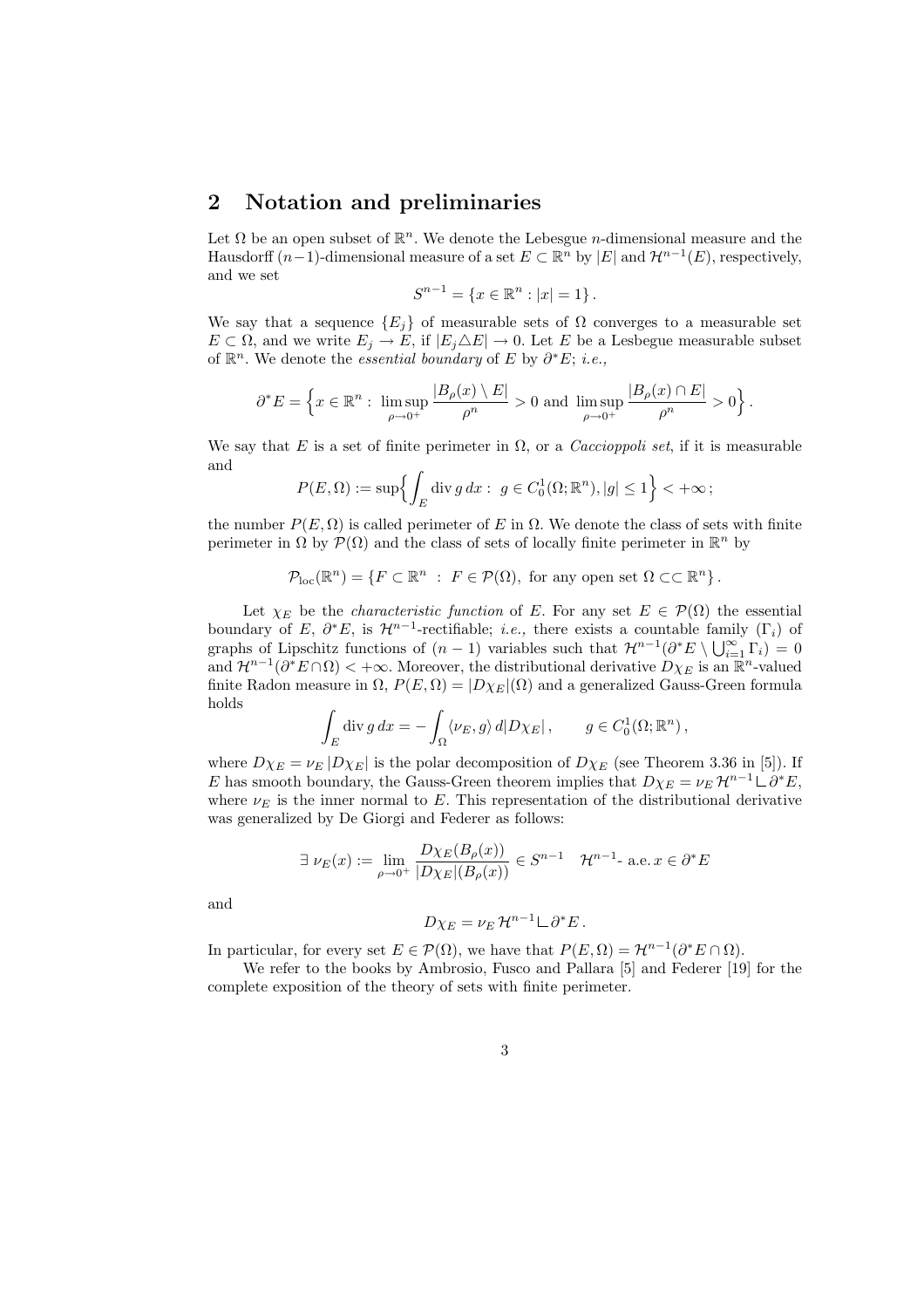Let  $\nu \in S^{n-1}$ , let  $Q^{\nu}$  be an open cube of  $\mathbb{R}^n$  centered at the origin having side length 1 and one face orthogonal to  $\nu$ , and let  $\Pi_{\pm}^{\nu} = \{x \in \mathbb{R}^n : \langle x, \pm \nu \rangle > 0\}$ .  $\partial_{\pm}Q^{\nu}$ denote the side of  $\partial Q^{\nu}$  orthogonal to  $\nu$  and included in  $\Pi_{\pm}^{\nu}$ , respectively, while  $\partial_L Q^{\nu} =$  $\partial Q^{\nu} \setminus (\partial_{+} Q^{\nu} \cup \partial_{-} Q^{\nu})$  is the lateral part of the boundary; *i.e.*, the union of the sides of  $Q^{\nu}$  that are parallel to  $\nu$ .

#### 2.1 Preliminary results

In this section we recall some results that we will use in the sequel.

**Theorem 2.1** Let  $\varphi : S^{n-1} \to [0, +\infty)$  be a bounded Borel function and

$$
\mathcal{F}(E) = \int_{\partial^* E \cap \Omega} \varphi(\nu_E) \, d\mathcal{H}^{n-1}
$$

for every  $E \in \mathcal{P}(\Omega)$ . Then the functional F is lower semicontinuous, in the sense that for every sequence  $\{E_h\} \in \mathcal{P}(\Omega)$  and  $E \in \mathcal{P}(\Omega)$ 

$$
\lim_{h \to +\infty} |(E_h \triangle E) \cap \Omega| = 0 \implies \mathcal{F}(E) \le \liminf_{h \to +\infty} \mathcal{F}(E_h),
$$

if and only if the positively one-homogeneous extension of  $\varphi$  from  $S^{n-1}$  to  $\mathbb{R}^n$  is convex.

The proof of the necessity of Theorem 2.1 is due to Ambrosio-Braides [3] while for the sufficiency we recall the Reshetnyak's theorem (see e.g. [10]).

For simplicity in the following we will say that a real valued function defined on  $S^{n-1}$  is convex if its positively one-homogeneous extension from  $S^{n-1}$  to  $\mathbb{R}^n$ 

$$
p \mapsto \varphi\left(\frac{p}{|p|}\right)|p|
$$

is convex.

**Definition 2.2** Let A be an open set with bounded Lipschitz boundary and let F and G be sets with finite perimeter in A. Let  $\omega \subset \partial A$ , we say that

$$
G = F \quad \text{on} \quad \omega
$$

if and only if the trace (in the usual sense of BV functions) of  $\chi_F$  and  $\chi_G$  coincide for  $\mathcal{H}^{n-1}\text{-}almost every x \in \omega.$ 

Remark 2.3 By Theorem 2.1 and by a simple rescaling argument, for every convex function  $\varphi: S^{n-1} \to [0, \infty)$  we have that

$$
T^{n-1}\varphi(\nu)\leq \int_{\partial^*E\cap TQ^{\nu}}\varphi(\nu_E)\,d\mathcal{H}^{n-1}\,,
$$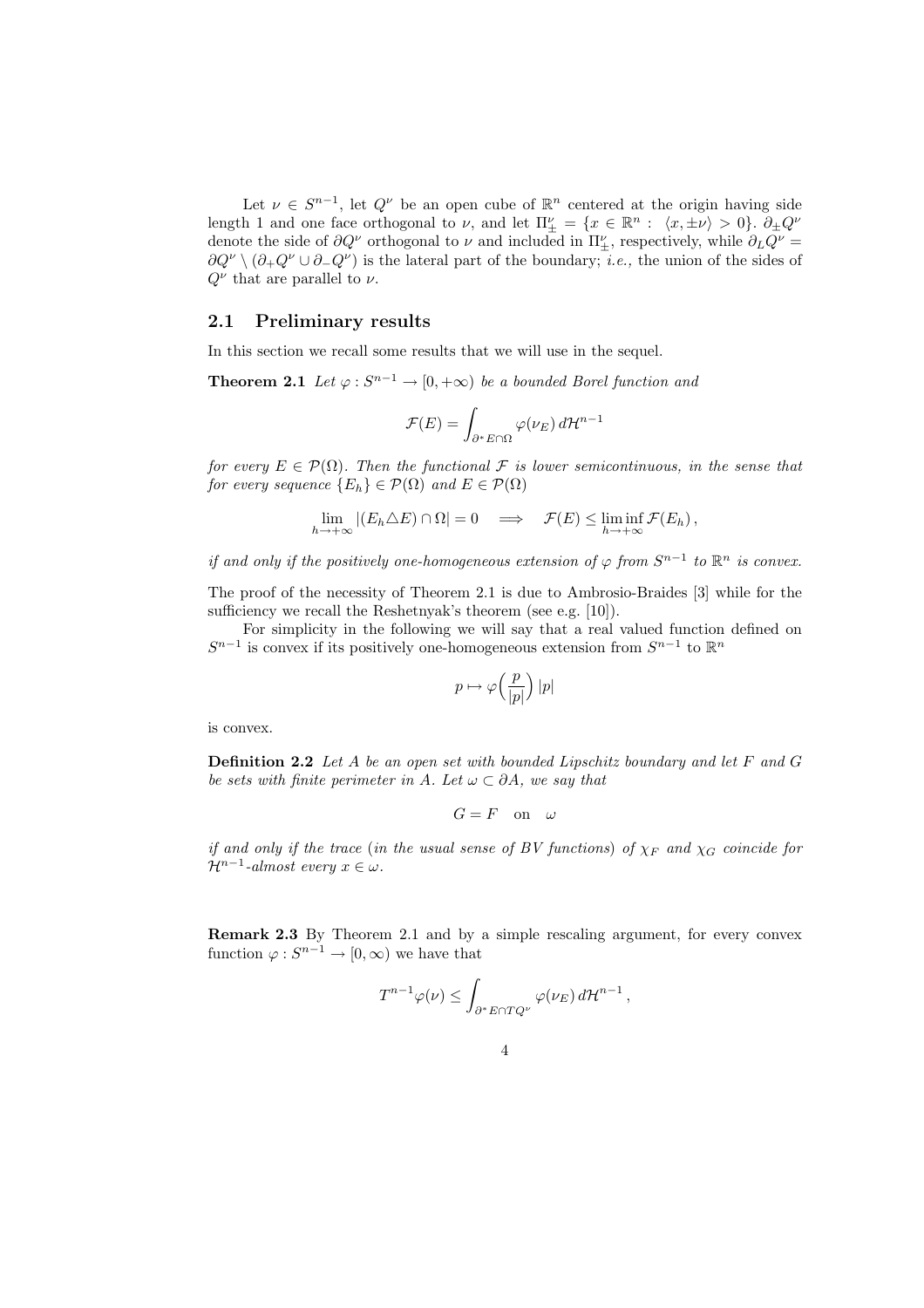for every  $T > 0$  and every  $E \in \mathcal{P}_{loc}(\mathbb{R}^n)$  such that  $E = \Pi^{\nu}_+$  on  $T \partial Q^{\nu}$ .

Similarly, for every convex function  $\varphi : S^{n-1} \to [0, \infty)$  we have also that

$$
T^{n-1}\varphi(\nu) \le \int_{\partial^* E \cap TQ^{\nu}} \varphi(\nu_E) d\mathcal{H}^{n-1}
$$

for every  $E \in \mathcal{P}_{loc}(\mathbb{R}^n)$  such that  $E + T\eta_i = E$ ,  $i = 1, \dots, n-1$ , and  $E = \Pi^{\nu}_+$  on  $T\partial_{\pm}Q^{\nu}$ .

Theorem 2.4 (Homogenization of perimeters [14]) Let  $\Omega$  be a bounded open subset of  $\mathbb{R}^n$  with Lipschitz boundary and let  $f : \mathbb{R}^n \to [\alpha, \beta]$ , with  $0 < \alpha < \beta < +\infty$ , be a 1-periodic Borel function. Then, there exists the limit

$$
\Gamma\text{-}\lim_{\varepsilon \to 0} \int_{\partial^* E \cap \Omega} f\left(\frac{x}{\varepsilon}\right) d\mathcal{H}^{n-1} = \int_{\partial^* E \cap \Omega} f_{\text{hom}}(\nu_E) d\mathcal{H}^{n-1} \tag{2.1}
$$

,

for every  $E \in \mathcal{P}(\Omega)$ . Moreover, there exists the limit

$$
\lim_{\varepsilon \to 0} \quad \inf \left\{ \int_{\partial^* F \cap Q^\nu} f\left(\frac{x}{\varepsilon}\right) d\mathcal{H}^{n-1} : \ F \in \mathcal{P}(Q^\nu), \quad F = \Pi_+^\nu \text{ on } \partial Q^\nu \right\}
$$

for every  $\nu \in S^{n-1}$ , the function  $f_{\text{hom}}$  is convex and satisfies the asymptotic formula

$$
f_{\text{hom}}(\nu) = \lim_{\varepsilon \to 0} \inf \left\{ \int_{\partial^* F \cap Q^{\nu}} f\left(\frac{x}{\varepsilon}\right) d\mathcal{H}^{n-1} : \ F \in \mathcal{P}(Q^{\nu}), \quad F = \Pi^{\nu}_+ \text{ on } \partial Q^{\nu} \right\}, \tag{2.2}
$$

for every  $\nu \in S^{n-1}$ .

(See also [4]).

Proposition 2.5 (Periodic boundary conditions) Let f be as in Theorem 2.4. Then  $f_{\text{hom}}(\nu) = \lim_{T \to +\infty}$ 1  $\frac{1}{T^{n-1}}\inf\Big\{\int$  $\partial^* F \cap T Q^{\nu}$  $f(x) d\mathcal{H}^{n-1}$ :  $F \in \mathcal{P}_{loc}(\mathbb{R}^n)$ ,  $F = \Pi^{\nu}_+$  on  $T \partial_{\pm} Q^{\nu}$ ,  $F + T \eta_i = F \quad i = 1, \dots, n - 1$ o (2.3)

for every  $\nu \in S^{n-1}$  where  $(\eta_1, \dots, \eta_{n-1})$  are linearly independent vectors orthogonal to the faces of  $Q^{\nu}$  other than  $\nu$ .

PROOF. Let us define

$$
g_T^p(\nu) = \frac{1}{T^{n-1}} \inf \Biggl\{ \int_{\partial^* F \cap TQ^\nu} f(x) d\mathcal{H}^{n-1} : F \in \mathcal{P}_{\text{loc}}(\mathbb{R}^n), F = \Pi_+^\nu \text{ on } T \partial_\pm Q^\nu,
$$

$$
F + T\eta_i = F \quad i = 1, \dots, n-1 \Biggr\}
$$

$$
= \inf \Biggl\{ \int_{\partial^* \frac{1}{T} F \cap Q^\nu} f(Tx) d\mathcal{H}^{n-1} : F \in \mathcal{P}_{\text{loc}}(\mathbb{R}^n), \frac{1}{T} F = \Pi_+^\nu \text{ on } \partial_\pm Q^\nu,
$$

$$
\frac{1}{T} F + \eta_i = \frac{1}{T} F \quad i = 1, \dots, n-1 \Biggr\} \quad (2.4)
$$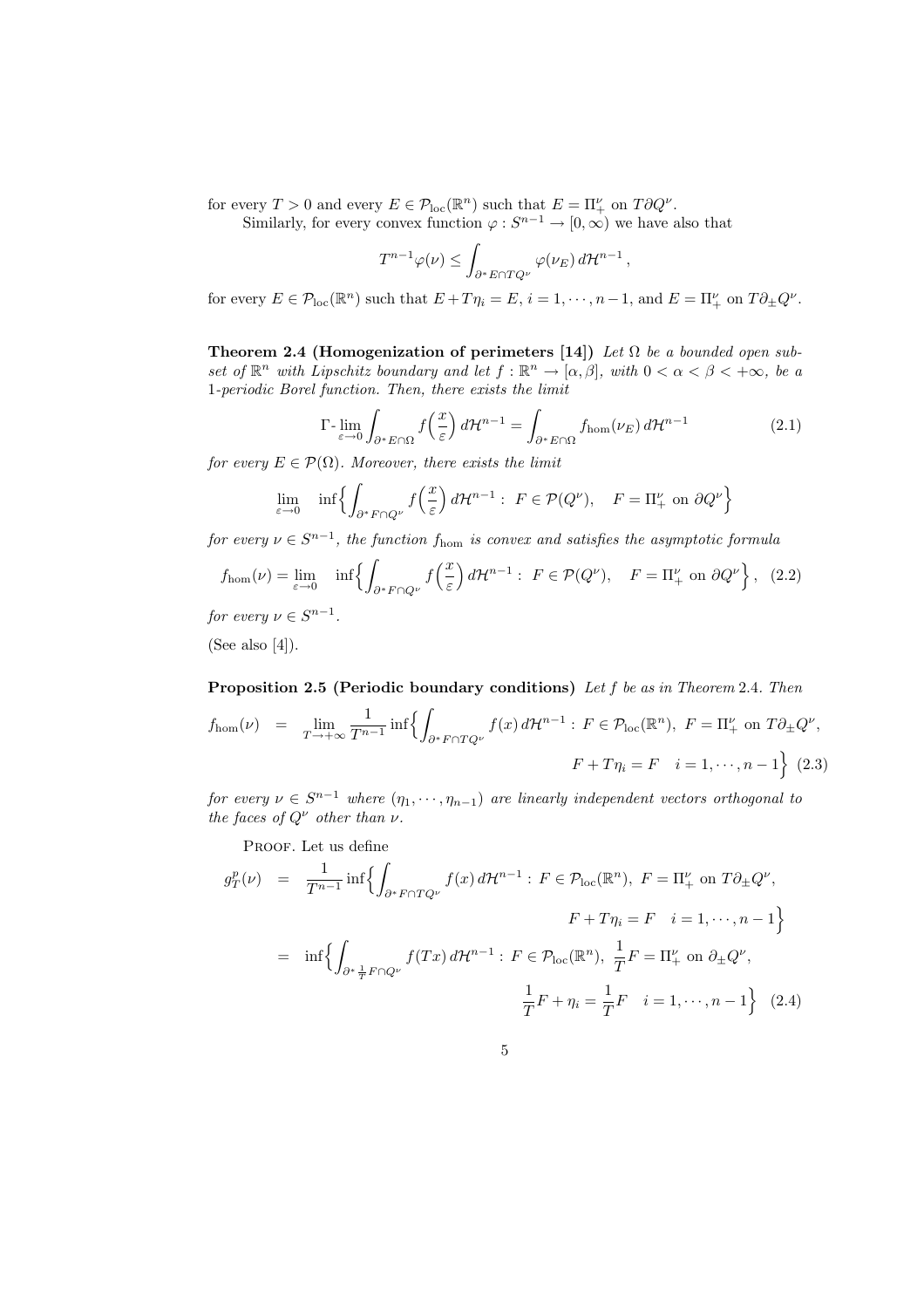$$
g_T(\nu) = \inf \Biggl\{ \int_{\partial^* E \cap Q^{\nu}} f(Tx) d\mathcal{H}^{n-1} : E \in \mathcal{P}(Q^{\nu}), \quad E = \Pi_+^{\nu} \text{ on } \partial Q^{\nu}
$$

for every  $T \in \mathbb{N}$ . Note that the limit of (2.4), as  $T \to +\infty$ , exists since it is an infimum on N.

Let  $F_T \in \mathcal{P}_{loc}(\mathbb{R}^n)$  be such that  $F_T + T\eta_i = F_T$ ,  $i = 1, \dots, n-1$ ,  $F_T = \Pi^{\nu}_+$  on  $T\partial_\pm Q^\nu$  and

$$
\int_{\partial^* \frac{1}{T} F_T \cap Q^{\nu}} f(Tx) d\mathcal{H}^{n-1} \le g_T^p(\nu) + o(1)
$$
\n(2.5)

o ,

as  $T \to +\infty$ . Hence, if we denote by  $E_T := (1/T)F_T$  then the sequence  $\{E_T\}$  converges to  $\Pi_{+}^{\nu}$  as T tends to  $\infty$ . Reasoning as in [14] Lemma 3.2 we may construct a new sequence  $\{\widetilde{E}_T\}$  still converging to  $\Pi_+^{\nu}$  such that  $\widetilde{E}_T = \Pi_+^{\nu}$  in a neighborhood of  $\partial Q^{\nu}$  and

$$
\lim_{T \to +\infty} \mathcal{H}^{n-1}((\partial^* \widetilde{E}_T \triangle \partial^* E_T) \cap Q^{\nu}) = 0.
$$
\n(2.6)

In fact, let us define

$$
\widetilde{E}_T = \begin{cases} E_T & \text{on } Q^{\nu} \setminus Q^{\nu}_{\delta} \\ \Pi^{\nu}_{+} & \text{on } Q^{\nu}_{\delta} \end{cases}
$$
\n(2.7)

where  $Q_{\delta}^{\nu} = \{x \in Q^{\nu} : d(x) := \text{dist}\left(x, \mathbb{R}^n \setminus Q^{\nu}\right) < \delta\}$ , for all  $\delta > 0$ . Note that  $\widetilde{E}_T$  is a test set for  $g_T$ . Moreover,

$$
(\partial^* \widetilde{E}_T \triangle \partial^* E_T) \cap Q^{\nu} = (\partial^* \widetilde{E}_T \triangle \partial^* E_T) \cap Q^{\nu} \setminus Q^{\nu}_{\delta}) \cup (\partial^* \widetilde{E}_T \triangle \partial^* E_T) \cap Q^{\nu}_{\delta})
$$
  
= 
$$
(E_T \triangle \Pi^{\nu}_+) \cap \{d(x) = \delta\} \cup (\partial^* E_T \triangle \Pi^{\nu}) \cap Q^{\nu}_{\delta}).
$$
 (2.8)

Since  $E_T \to \Pi_+^{\nu}$ , by Coarea formula we have that

$$
0 = \lim_{j \to +\infty} |Q_{\delta}^{\nu} \cap (E_T \triangle \Pi_+^{\nu})|
$$
  
\n
$$
= \lim_{j \to +\infty} \int_{Q_{\delta}^{\nu} \cap (E_T \triangle \Pi_+^{\nu})} |\nabla d| dx
$$
  
\n
$$
= \lim_{j \to +\infty} \int_0^{\delta} \mathcal{H}^{n-1}(\{d(x) = t\} \cap (E_T \triangle \Pi_+^{\nu})) dt.
$$

By a suitable choice of  $\delta = \delta_T \to 0$  there exists  $t_T \in (0, \delta_T)$  such that

$$
\lim_{T \to +\infty} \mathcal{H}^{n-1}(\{d(x) = t_T\} \cap (E_T \triangle \Pi_+^{\nu})) = 0.
$$

Hence, by replacing  $\delta$  with  $t_T$  in (2.7) and (2.8) we get (2.6).

6

and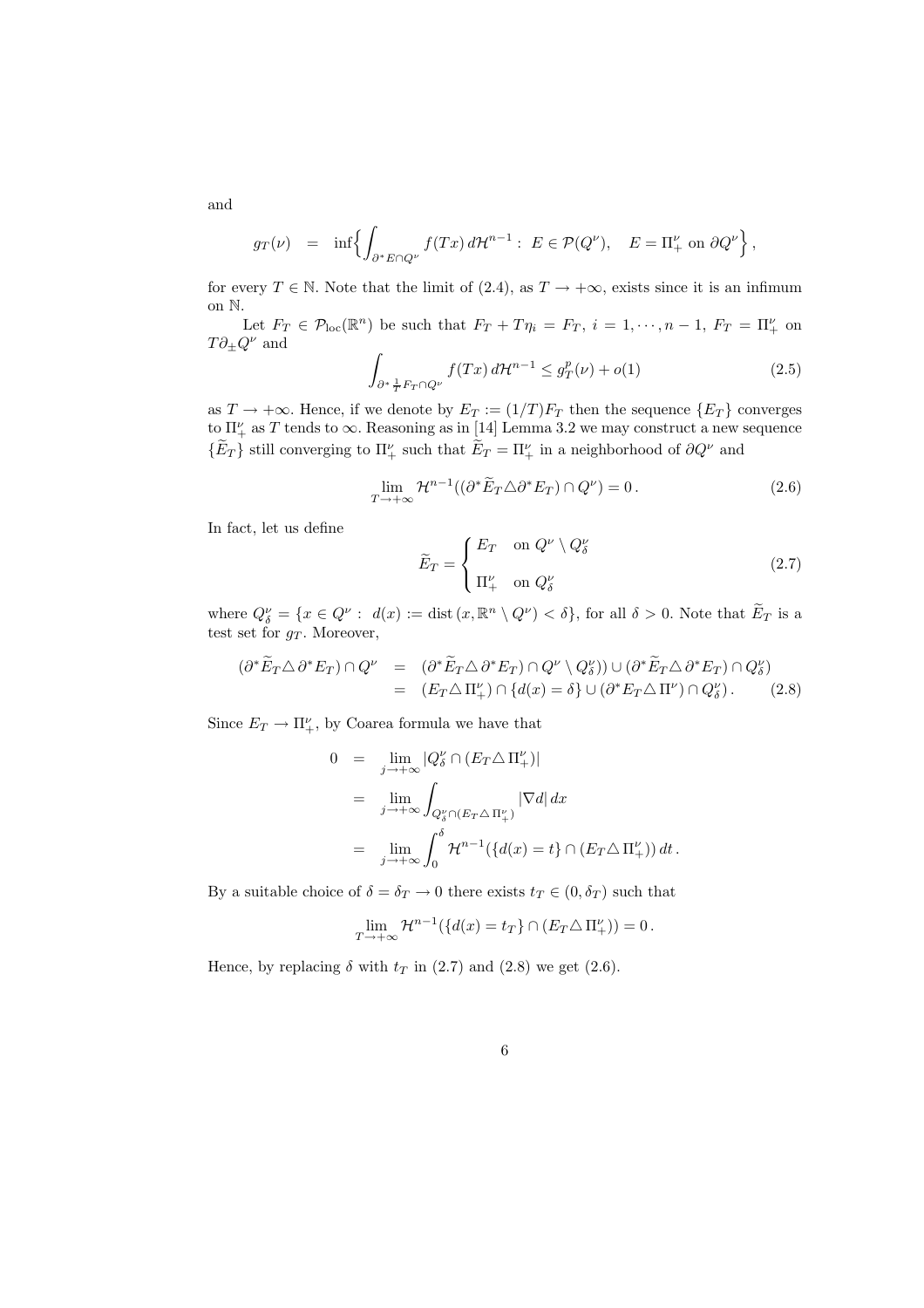Now we can compare  $g_T^p$  with  $g_T$ . In fact,

$$
\int_{\partial^* \widetilde{E}_T \cap Q^{\nu}} f(Tx) d\mathcal{H}^{n-1} = \int_{\partial^* E_T \cap Q^{\nu}} f(Tx) d\mathcal{H}^{n-1} - \int_{(\partial^* E_T \backslash \partial^* \widetilde{E}_T) \cap Q^{\nu}} f(Tx) d\mathcal{H}^{n-1} + \int_{(\partial^* \widetilde{E}_T \backslash \partial^* E_T) \cap Q^{\nu}} f(Tx) d\mathcal{H}^{n-1}.
$$

By (2.2), (2.5) and (2.6) we have that  $f_{\text{hom}}(\nu) \leq \lim_{T \to +\infty} g_T^p$ . The other inequality easily follows by definition of  $g_T$  and  $g_T^p$ .  $\Box$ 

## 3 Approximation of  $\varphi$

In this section we prove that given a target  $\varphi$  we can construct a suitable function a such that ´

$$
\Gamma\hbox{-}\lim_{\varepsilon\to 0}\int_{\partial^*E\cap\Omega}a\Big(\frac{x}{\varepsilon}\Big)\,d\mathcal{H}^{n-1}=\int_{\partial^*E\cap\Omega}\varphi(\nu_E)\,d\mathcal{H}^{n-1}
$$

for every  $E \in \mathcal{P}(\Omega)$ .

**Theorem 3.1** Let  $\varphi: S^{n-1} \to [\alpha, \beta]$ , with  $0 < \alpha < \beta$ , be a Borel function such that the positively one-homogeneous extension of  $\varphi$  to  $\mathbb{R}^n$ 

$$
p \mapsto \varphi\Big(\frac{p}{|p|}\Big) \, |p|
$$

is convex and even. Let  $\{\nu_j\}$  be a dense sequence in  $S^{n-1}$  such that  $\nu_h \neq \pm \nu_j$  for  $h \neq j$ and let  $A_j = \mathbb{Z}^n + \Sigma_j$  where  $\Sigma_j$  is the hyperplane through the origin and orthogonal to  $\nu_j$ , for every  $j \in \mathbb{N}$ . Let  $a : \mathbb{R}^n \to [\alpha, \beta]$  be a Borel function defined by

$$
a(x) = \begin{cases} \varphi(\nu_j) & \text{if } x \in A_j \setminus \left(\bigcup_{\substack{h \in \mathbb{N} \\ h \neq j}} A_h\right), \ j \in \mathbb{N} \\ \alpha & \text{if } x \in \bigcup_{\substack{h \in \mathbb{N} \\ h \neq j}} (A_j \cap A_h), \ j \in \mathbb{N} \end{cases} \tag{3.1}
$$

Then,

$$
\Gamma\hbox{-}\lim_{\varepsilon\to 0}\int_{\partial^*E\cap\Omega}a\Big(\frac{x}{\varepsilon}\Big)\,d\mathcal{H}^{n-1}=\int_{\partial^*E\cap\Omega}\varphi(\nu_E)\,d\mathcal{H}^{n-1}
$$

for every  $E \in \mathcal{P}(\Omega)$ 

$$
\varphi(\nu) \;\; = \;\; \lim_{T \rightarrow +\infty} \frac{1}{T^{n-1}} \inf \Bigl\{ \int_{\partial^* F \cap TQ^\nu} a(x) \, d\mathcal{H}^{n-1} : \; F \in \mathcal{P}(TQ^\nu), \; F = \Pi_+^\nu \text{ on } T\partial Q^\nu \Bigr\} \, .
$$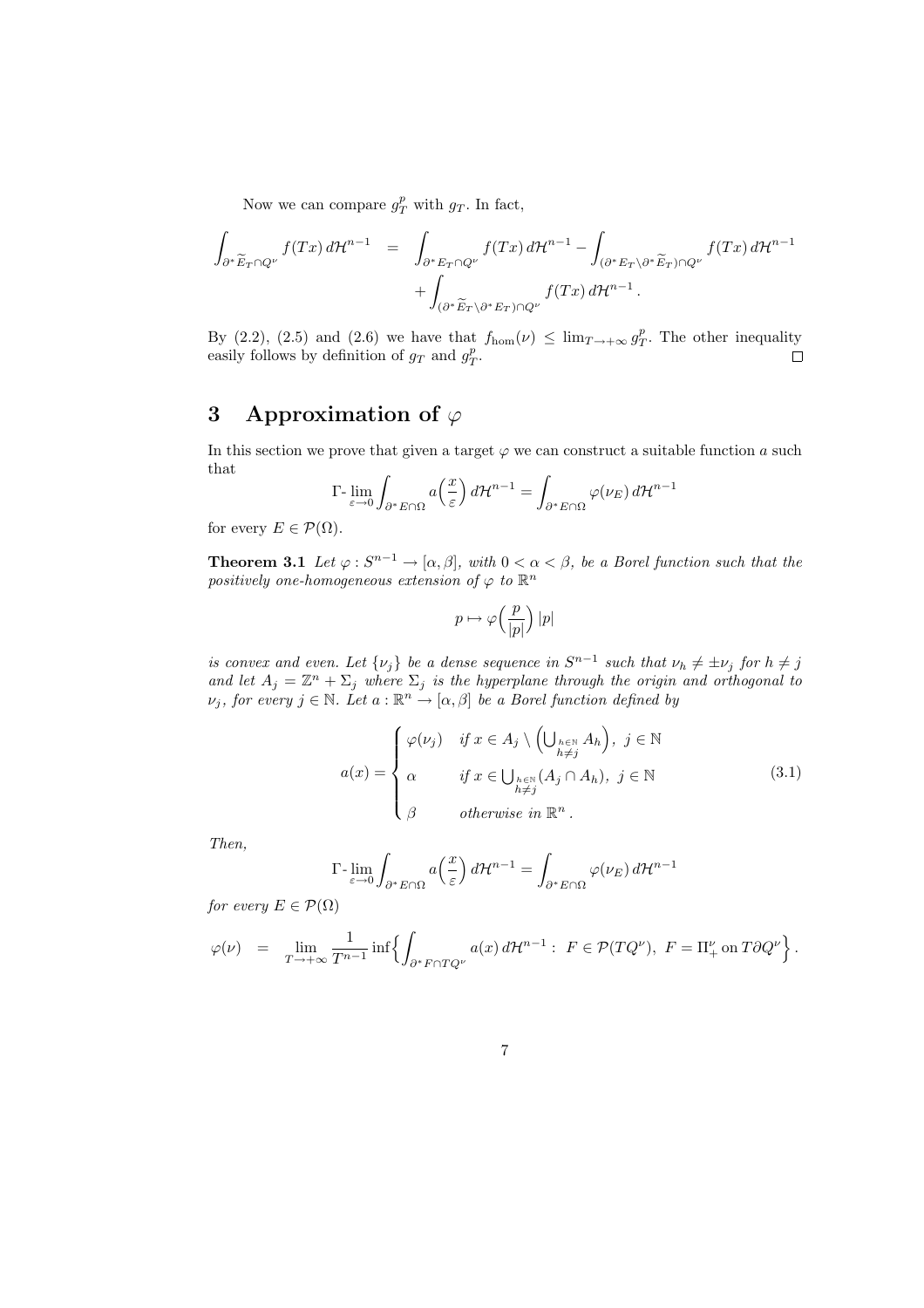PROOF. We recall that by Theorem 2.4 we have that

$$
\Gamma\hbox{-}\lim_{\varepsilon\to 0}\int_{\partial^*E\cap\Omega}a\Big(\frac{x}{\varepsilon}\Big)\,d\mathcal{H}^{n-1}=\int_{\partial^*E\cap\Omega}a_{\hom}(\nu_E)\,d\mathcal{H}^{n-1}
$$

for every  $E \in \mathcal{P}(\Omega)$ , where  $a_{\text{hom}}$  is convex and

$$
a_{\text{hom}}(\nu) = \lim_{T \to +\infty} \frac{1}{T^{n-1}} \inf \left\{ \int_{\partial^* F \cap TQ^{\nu}} a(x) d\mathcal{H}^{n-1} : F \in \mathcal{P}(TQ^{\nu}), F = \Pi_+^{\nu} \text{ on } T \partial Q^{\nu} \right\}.
$$

Hence, it remain to prove then that  $\varphi = a_{\text{hom}}$ .

We first deal with the inequality:  $a_{\text{hom}}(\nu) \geq \varphi(\nu)$ . Let  $F \in \mathcal{P}(TQ^{\nu})$  such that  $F = \Pi^{\nu}_+$  on  $T \partial Q^{\nu}$ . The essential boundary  $\partial^* F$  may intersect  $A_j$  in a set of positive  $\mathcal{H}^{n-1}$  measure, which means that a relevant part of  $\partial^* F$  coincides with a part of  $A_j$ ; hence,

$$
\nu_j = \pm \nu_F \qquad \mathcal{H}^{n-1} \text{- a.e. in } \partial^* F \cap A_j \, .
$$

Since  $\varphi(\nu) = \varphi(-\nu) \in [\alpha, \beta]$ , by (3.1) we get then

$$
\int_{\partial^* F \cap TQ^{\nu}} a(x) d\mathcal{H}^{n-1}
$$
\n
$$
= \sum_{j \in \mathbb{N}} \int_{\partial^* F \cap A_j \cap TQ^{\nu}} \varphi(\nu_j) d\mathcal{H}^{n-1} + \int_{(\partial^* F \setminus \cup_j A_j) \cap TQ^{\nu}} \beta d\mathcal{H}^{n-1}
$$
\n
$$
\geq \sum_{j \in \mathbb{N}} \int_{\partial^* F \cap A_j \cap TQ^{\nu}} \varphi(\nu_F) d\mathcal{H}^{n-1} + \int_{(\partial^* F \setminus \cup_j A_j) \cap TQ^{\nu}} \varphi(\nu_F) d\mathcal{H}^{n-1}
$$
\n
$$
= \int_{\partial^* F \cap TQ^{\nu}} \varphi(\nu_F) d\mathcal{H}^{n-1}.
$$
\n(3.2)

By (3.2) and Remark 2.3, we can conclude that

$$
\int_{\partial^* F \cap TQ^{\nu}} a(x) d\mathcal{H}^{n-1} \ge T^{n-1} \varphi(\nu)
$$

and by definition of  $a_{\text{hom}}$ 

$$
a_{\text{hom}}(\nu) \ge \varphi(\nu). \tag{3.3}
$$

By (3.1), we have that

$$
\int_{\Sigma_j \cap TQ^{\nu_j}} a(x) d\mathcal{H}^{n-1} = T^{n-1} \varphi(\nu_j) \, ;
$$

hence,  $a_{\text{hom}}(\nu_j) = \varphi(\nu_j)$  for every  $j \in \mathbb{N}$ . To conclude the proof of the theorem it remains to show that  $a_{\text{hom}}(\nu) = \lim_{j \to \infty} a_{\text{hom}}(\nu_j)$ , and this is an easy consequence of the convexity of  $a_{\text{hom}}$ .

 $\Box$ 

The following proposition allows us to describe  $\varphi$  also by a homogenization formula with periodic boundary conditions.

8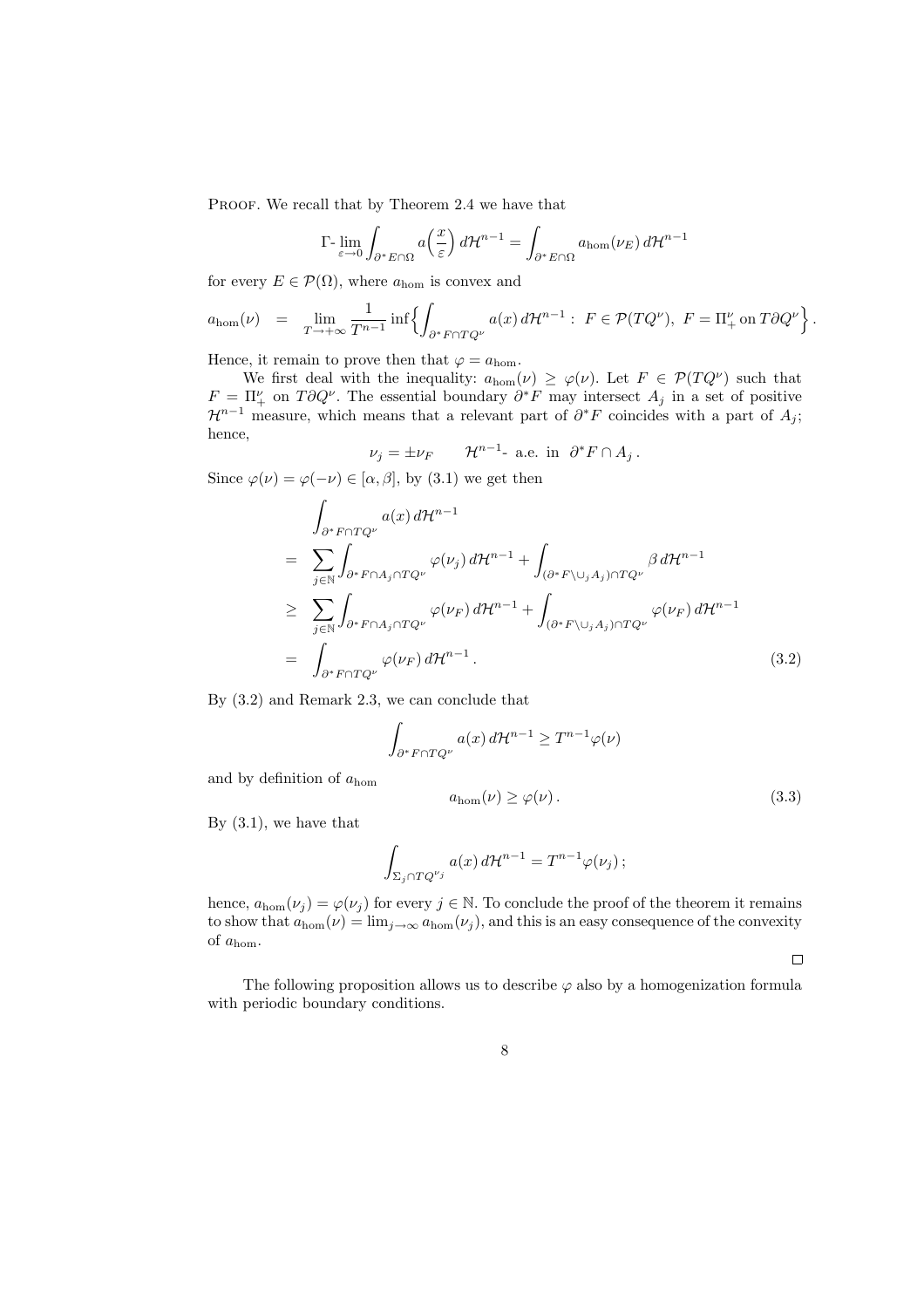#### Proposition 3.2

$$
\varphi(\nu) = \lim_{T \to +\infty} \frac{1}{T^{n-1}} \inf \left\{ \int_{\partial^* F \cap TQ^{\nu}} a(x) d\mathcal{H}^{n-1} : F \in \mathcal{P}_{\text{loc}}(\mathbb{R}^n), F = \Pi_+^{\nu} \text{ on } T \partial_{\pm} Q^{\nu}, \right\}
$$

$$
F + T\eta_i = F \quad i = 1, \cdots, n-1 \right\} (3.4)
$$

for every  $\nu \in S^{n-1}$  where  $(\eta_1, \dots, \eta_{n-1})$  are linearly independent vectors orthogonal to the faces of  $Q^{\nu}$  other than  $\nu$ .

PROOF. By Theorem 3.1 we have that  $a_{\text{hom}}(\nu) = \varphi(\nu)$ ; hence, by Proposition 2.5 we get (3.4).  $\Box$ 

### 4 Approximation scheme for  $\varphi$  by regularization

In this section we suggest another way to approximate  $\varphi$  by regularizing a.

**Theorem 4.1** Let  $\varphi: S^{n-1} \to [\alpha, \beta]$ , with  $0 < \alpha < \beta$ , be a Borel function such that the positively homogeneous of degree one extension of  $\varphi$  to  $\mathbb{R}^n$ 

$$
p\mapsto \varphi\Bigl(\frac{p}{|p|}\Bigr)\,|p|
$$

is convex and even. Then there exists a family of functions  $a_{k,\lambda} : \mathbb{R}^n \mapsto [\alpha, \beta]$ , 1-periodic and  $\lambda$ -Lipschitz, such that

$$
\Gamma\hbox{-}\lim_{\varepsilon\to 0}\int_{\partial^*E\cap\Omega}a_{k,\lambda}\Big(\frac{x}{\varepsilon}\Big)\,d\mathcal H^{n-1}=\int_{\partial^*E\cap\Omega}\varphi_{k,\lambda}(\nu_E)\,d\mathcal H^{n-1}
$$

for every  $\lambda \in \mathbb{R}^+$ ,  $k \in \mathbb{N}$  and  $E \in \mathcal{P}(\Omega)$ . Moreover,

$$
\lim_{k \to +\infty} \lim_{\lambda \to +\infty} \varphi_{k,\lambda}(\nu) = \varphi(\nu)
$$

for every  $\nu \in S^{n-1}$  and

$$
\Gamma\text{-}\lim_{k\to+\infty}\left(\Gamma\text{-}\lim_{\lambda\to+\infty}\int_{\partial^*E\cap\Omega}\varphi_{k,\lambda}(\nu_E)\,d\mathcal{H}^{n-1}\right)=\int_{\partial^*E\cap\Omega}\varphi(\nu_E)\,d\mathcal{H}^{n-1}
$$

for every  $E \in \mathcal{P}(\Omega)$ .

PROOF. Let  $\Xi$  be the set of unit rational directions; *i.e.*,  $\Xi = \{\nu = \frac{x}{|x|} \in S^{n-1}$ :  $x \in \mathbb{Z}^n \setminus \{0\}\}.$  Since  $\Xi$  is dense and countable in  $S^{n-1}$  we consider a dense sequence  $\{\nu_j\}_{j\in\mathbb{N}}\in\Xi$  such that  $\nu_h\neq\pm\nu_j$  for  $h\neq j$ . We define  $A_j=\mathbb{Z}^n+\Sigma_j$  where  $\Sigma_j$  is the hyperplane through the origin and orthogonal to  $\nu_j$ , for every  $j \in \mathbb{N}$ . The set  $A_j$  is closed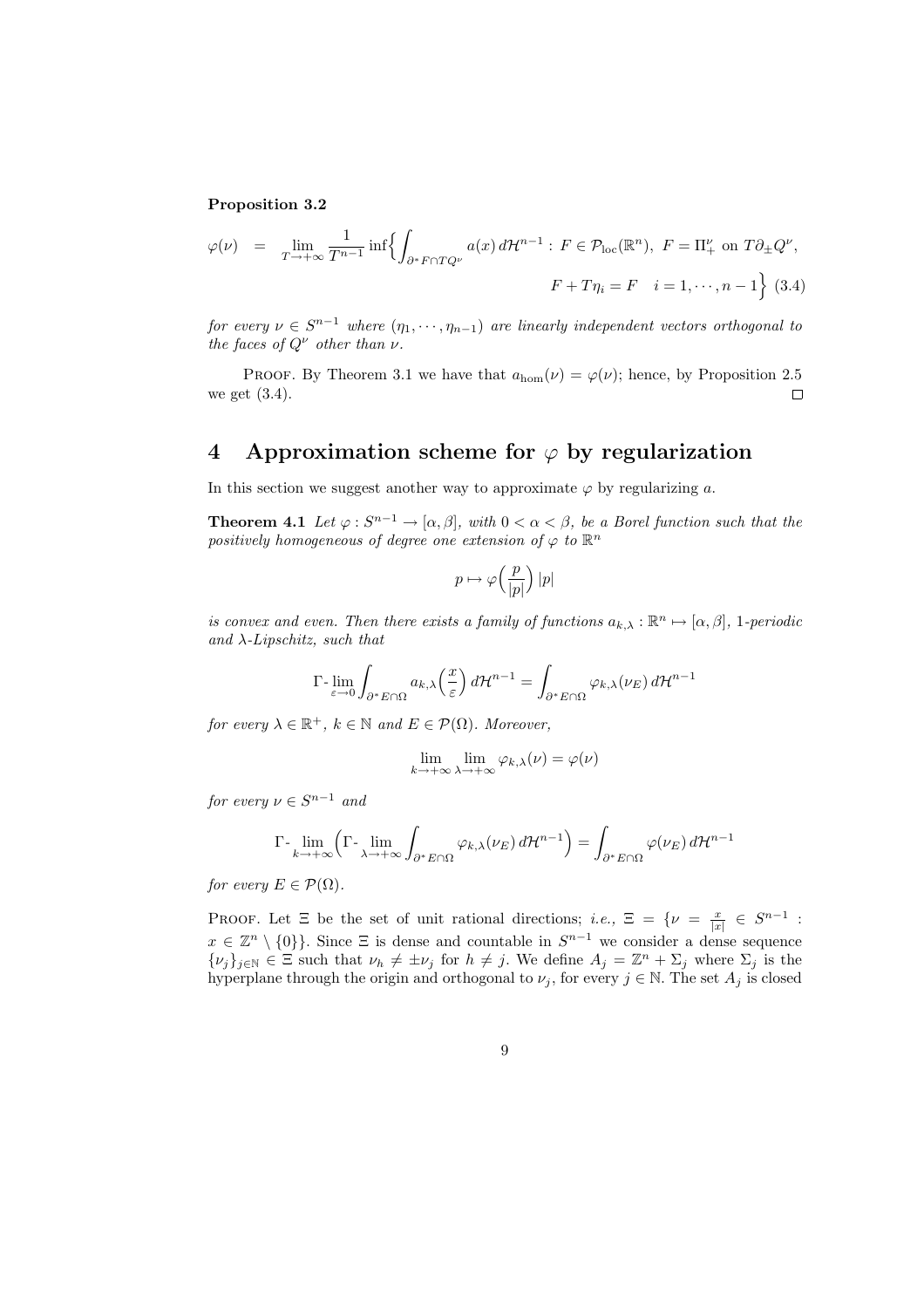and 1-periodic with respect to the canonical basis  $(e_1, \dots, e_n)$  of  $\mathbb{R}^n$ . We fix  $k \in \mathbb{N}$  and we consider the first k directions  $(\nu_1, \dots, \nu_k) \subset {\{\nu_j\}}_{j \in \mathbb{N}}$ . We define

$$
a_k(x) = \begin{cases} \varphi(\nu_j) & \text{if } x \in A_j \setminus \left(\bigcup_{\substack{h=1 \\ h \neq j}}^k A_h\right), \quad j = 1, \dots, k \\ \alpha & \text{if } x \in \bigcup_{\substack{h=1 \\ h \neq j}}^k (A_j \cap A_h), \quad j = 1, \dots, k \\ \beta & \text{otherwise in } \mathbb{R}^n \end{cases} \tag{4.1}
$$

and we denote by  $a_{k,\lambda}$  the Yosida transform of  $a_k$ ; *i.e.*,

$$
a_{k,\lambda}(x) = \inf_{y \in \mathbb{R}^n} \{ a_k(y) + \lambda |x - y| \}, \qquad \lambda \in \mathbb{R}^+.
$$

Hence,  $a_{k,\lambda}$  is  $\lambda$ -Lipschitz. Moreover, since  $a_k$  is lower semicontinuous and 1-periodic, we have that  $a_{k,\lambda}$  is also 1-periodic and the sequence  $\{a_{k,\lambda}\}\$  $\lambda}$  converges increasingly to  $a_k$ as  $\lambda \rightarrow +\infty$ ; *i.e.*,

$$
a_k(x) = \sup_{\lambda \ge 0} a_{k,\lambda}(x) \tag{4.2}
$$

(see e.g. [13] Remark 1.6 and Proposition 1.7). For any fixed  $k \in \mathbb{N}$  and  $\lambda \in \mathbb{R}^+$  the function  $a_{k,\lambda}$  is continuous, bounded and 1-periodic. By Theorem 2.4 we have that

$$
\Gamma_{\epsilon \to 0} \int_{\partial^* E \cap \Omega} a_{k,\lambda} \left(\frac{x}{\epsilon}\right) d\mathcal{H}^{n-1} = \int_{\partial^* E \cap \Omega} \varphi_{k,\lambda}(\nu_E) d\mathcal{H}^{n-1}
$$
  

$$
\Gamma_{\epsilon} \lim \int a_k \left(\frac{x}{\epsilon}\right) d\mathcal{H}^{n-1} = \int \varphi_k(\nu_E) d\mathcal{H}^{n-1}
$$

and

$$
\Gamma\text{-}\lim_{\varepsilon \to 0} \int_{\partial^* E \cap \Omega} a_k \left(\frac{x}{\varepsilon}\right) d\mathcal{H}^{n-1} = \int_{\partial^* E \cap \Omega} \varphi_k(\nu_E) d\mathcal{H}^{n-1}
$$

for every  $E \in \mathcal{P}(\Omega)$  where  $\varphi_{k,\lambda}$  and  $\varphi_k$  are convex functions. By Proposition 2.5,  $\varphi_{k,\lambda}$ and  $\varphi_k$  can be also described by the following formulas

$$
\varphi_{k,\lambda}(\nu) = \lim_{T \to +\infty} \frac{1}{T^{n-1}} \inf \Biggl\{ \int_{\partial^* F \cap TQ^{\nu}} a_{k,\lambda}(x) d\mathcal{H}^{n-1} : F \in \mathcal{P}_{\text{loc}}(\mathbb{R}^n),
$$
\n
$$
F = \Pi_+^{\nu} \text{ on } T \partial_{\pm} Q^{\nu}, F + T \eta_i = F \quad i = 1, \cdots, n-1 \Biggr\}
$$
\n(4.3)

and

$$
\varphi_k(\nu) = \lim_{T \to +\infty} \frac{1}{T^{n-1}} \inf \left\{ \int_{\partial^* F \cap TQ^{\nu}} a_k(x) d\mathcal{H}^{n-1} : F \in \mathcal{P}_{\text{loc}}(\mathbb{R}^n), \right\}
$$
\n
$$
F = \Pi_+^{\nu} \text{ on } T \partial_{\pm} Q^{\nu}, F + T \eta_i = F \quad i = 1, \cdots, n-1 \right\},
$$
\n(4.4)

for every  $\nu \in S^{n-1}$ . Our aim is to study the pointwise convergence of  $\{\varphi_{k,\lambda}\}_{k,\lambda}$  letting first  $\lambda$  and then k go to  $+\infty$ . In the following we first prove that  $\{\varphi_{k,\lambda}\}\lambda$  pointwise converges to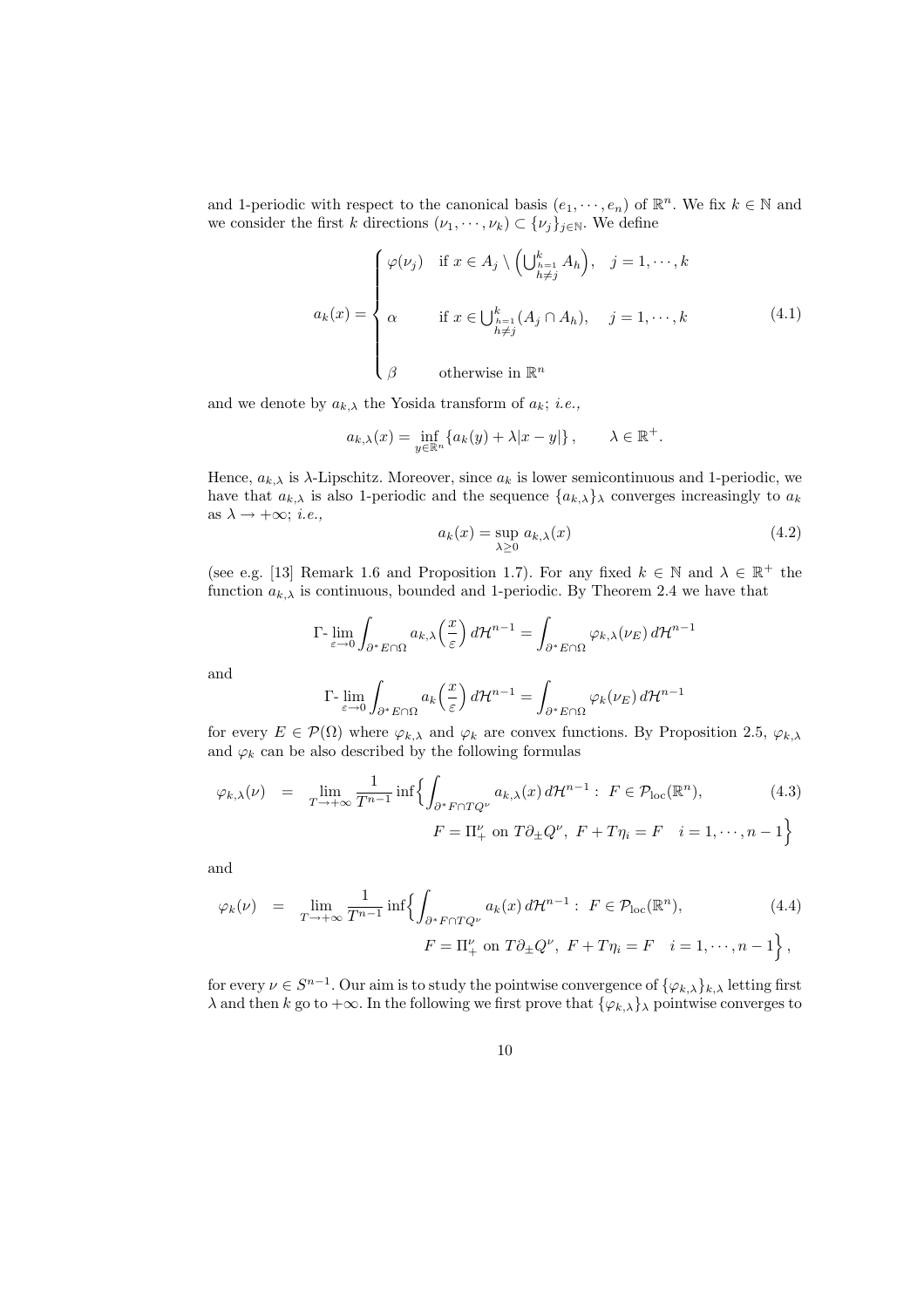$\varphi_k$  as  $\lambda$  tends to  $+\infty$ ; then, we show that  $\{\varphi_k\}$  pointwise converges to  $\varphi$  as k tends to  $+\infty$ . Therefore to conclude the proof of the theorem it remains to observe that the pointwise convergence of the convex integrands  $\{\varphi_{k,\lambda}\}\$  and  $\{\varphi_k\}_k$  implies the Γ-convergence of the corresponding families of functionals. In fact, the pointwise convergence of convex functions implies the uniform convergence on  $S^{n-1}$ . Hence, we have that

$$
\Gamma\text{-}\lim_{\lambda \to +\infty} \int_{\partial^* E \cap \Omega} \varphi_{k,\lambda}(\nu_E) d\mathcal{H}^{n-1} = \int_{\partial^* E \cap \Omega} \varphi_k(\nu_E) d\mathcal{H}^{n-1}
$$

and

$$
\Gamma \text{-} \lim_{k \to +\infty} \int_{\partial^* E \cap \Omega} \varphi_k(\nu_E) \, d\mathcal{H}^{n-1} = \int_{\partial^* E \cap \Omega} \varphi(\nu_E) \, d\mathcal{H}^{n-1}
$$

which concludes the proof of the theorem.

Let us deal with the pointwise convergence of  $\{\varphi_{k,\lambda}\}\$  to  $\varphi_k$ . By (4.2) we have that  $\varphi_k(\nu) \geq \varphi_{k,\lambda}(\nu)$ . Hence, if we prove that

$$
\liminf_{\lambda \to +\infty} \varphi_{k,\lambda}(\nu) \ge \varphi_k(\nu) \tag{4.5}
$$

then we can conclude that there exists the limit, as  $\lambda$  tends to  $+\infty$ , and

$$
\lim_{\lambda \to +\infty} \varphi_{k,\lambda}(\nu) = \varphi_k(\nu) \tag{4.6}
$$

for every  $\nu \in S^{n-1}$ . To obtain (4.5) we need to introduce some auxiliary functions  $\tilde{a}_{k,\lambda}$ .

Definition of the auxiliary functions. Let  $k \geq n$ . We define

$$
S(k) = \{s = (s_1, \dots, s_k) : s_j = 0 \text{ or } j, \quad j = 1, \dots, k \text{ and}
$$
  
at least two of  $(s_1, \dots, s_k)$  are different from 0}.

For every fixed  $s \in S(k)$  we define then

$$
H_s^d = \bigcap_{\substack{s_j \neq 0 \\ j = 1, \cdots, k}} A_{s_j}
$$

where  $d = 0, \dots, n-2$  denotes the dimension of  $H_s^d$ . Note that for any fixed d the sets  $H_s^d$ ,  $s \in S(k)$ , may be not disjoints. Moreover, the intersection between  ${H_s^d}_{ds}$  and  $TQ^{\nu}$ gives rise to a finite number of sets.

Around any  $H_s^d$  and  $A_j$  we construct suitable neighborhoods and we define the following sets

$$
U = \bigcup_{\substack{s \in S(k) \\ d = 0, \dots, n-2}} \left\{ x \in \mathbb{R}^n : \text{dist}\left(x, H_s^d\right) < \lambda^{-1/n - d} \right\}
$$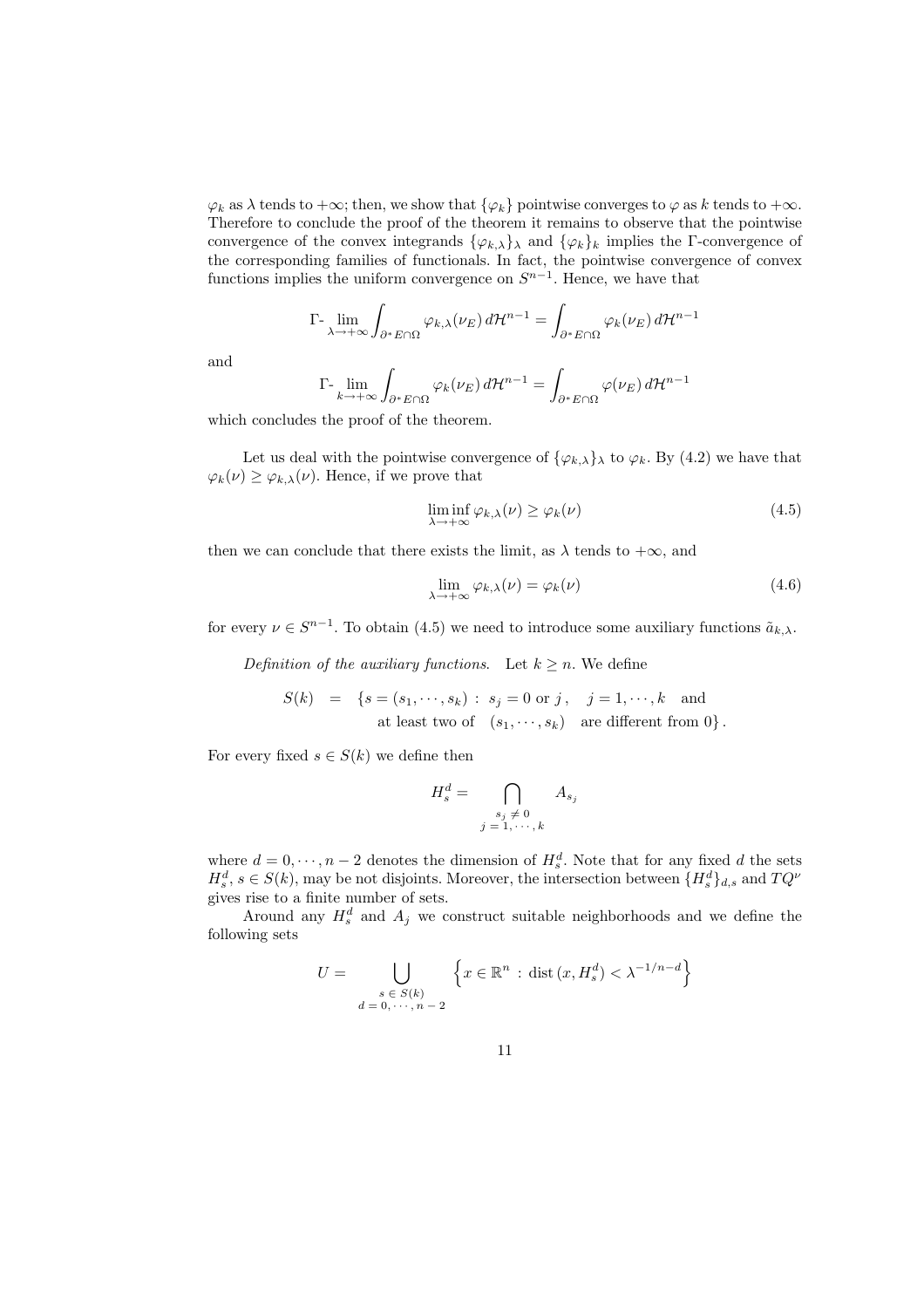$$
U_j = \left\{ x \in \mathbb{R}^n : \text{dist}\left(x, A_j\right) < \lambda^{-\gamma} \right\} \setminus U
$$

with  $1/2 < \gamma < 1$  and  $j = 1, \dots, k$ . Since the sets  $A_j$ ,  $j = 1, \dots, k$  are closed and pairwise disjoint, the sets  $U_j$  are pairwise disjoint for  $\lambda$  large enough. Note that  $\lambda^{-\gamma} < \lambda^{-1/2}$  $\cdots < \lambda^{-1/n-d} < \cdots < \lambda^{-1/n}$ . Finally, we define for  $\lambda$  large enough

$$
\tilde{a}_{k,\lambda}(x) = \begin{cases}\n\varphi(\nu_j) & \text{if } x \in U_j, \quad j = 1, \dots, k \\
\alpha & \text{if } x \in U \\
\beta & \text{otherwise in } \mathbb{R}^n ;\n\end{cases}
$$
\n(4.7)

where  $U_i$  and U are defined as above.

The choice of the radii in the definition of U and  $U_j$  allows to compare easily  $a_{k,\lambda}$ and  $\tilde{a}_{k,\lambda}$  and prove that

$$
a_{k,\lambda}(x) \ge \tilde{a}_{k,\lambda}(x) \tag{4.8}
$$

for every  $x \in \mathbb{R}^n$  and for  $\lambda$  big enough. In fact, if  $x \in U$  the inequality is trivial since  $\tilde{a}_{k,\lambda}(x) = \alpha$  while, by definition,  $a_k(y) \geq \alpha$  for every  $y \in \mathbb{R}^n$ . If  $x \in U_j$  then  $\tilde{a}_{k,\lambda}(x) =$  $\varphi(\nu_j)$  and there exists  $H_s^d$  such that

$$
a_{k,\lambda}(x) = \min\{\alpha + \lambda |x - \Pi_s^d x|, \varphi(\nu_j) + \lambda |x - \Pi_j x|, \beta\}
$$

where  $\Pi_s^d$  denotes the orthogonal projection on  $H_s^d$  and  $\Pi_j$  is the orthogonal projection on  $A_i$ . The sets  $A_i$  are not convex. The orthogonal projection makes no sense globally. By the way, in most formulas only  $|x - \Pi_j x|$  is used. This is the distance from  $A_j$ , which is always well defined. In order to prove the inequality (4.8) it is sufficient to exclude that  $\alpha + \lambda |x - \Pi_s^d x|$  can be the minimum, for example, showing that

$$
\alpha + \lambda |x - \Pi_s^d x| > \beta. \tag{4.9}
$$

In fact,

$$
\alpha + \lambda |x - \Pi_s^d x| \ge \alpha + \lambda^{(1 - 1/n - d)} > \beta
$$

for  $\lambda$  big enough. Similarly, if  $x \in \mathbb{R}^n \setminus (U \cup \bigcup_{j=1}^k U_j)$ , then  $\tilde{a}_{k,\lambda}(x) = \beta$  and  $a_{k,\lambda}(x)$  is essentially reduced to be

$$
a_{k,\lambda}(x) = \min\{\alpha + \lambda |x - \Pi_s^d x|, \varphi(\nu_h) + \lambda |x - \Pi_h x|, \beta\}
$$

for a suitable choice of  $A_h$  and  $H_s^d$ . But also in this case (4.9) is satisfied and

$$
\varphi(\nu_h) + \lambda |x - \Pi_h x| \ge \varphi(\nu_h) + \lambda^{1-\gamma} > \beta
$$

for  $\lambda$  big enough, which implies (4.8).

In order to prove (4.5) we now have to compare  $\tilde{a}_{k,\lambda}$  with  $a_k$ . To this end in the following Steps we introduce the functions  $\phi_{\lambda}^d : \mathbb{R}^n \mapsto \mathbb{R}^n$ , for  $d = 0, \dots, n-1$ , such that

12

and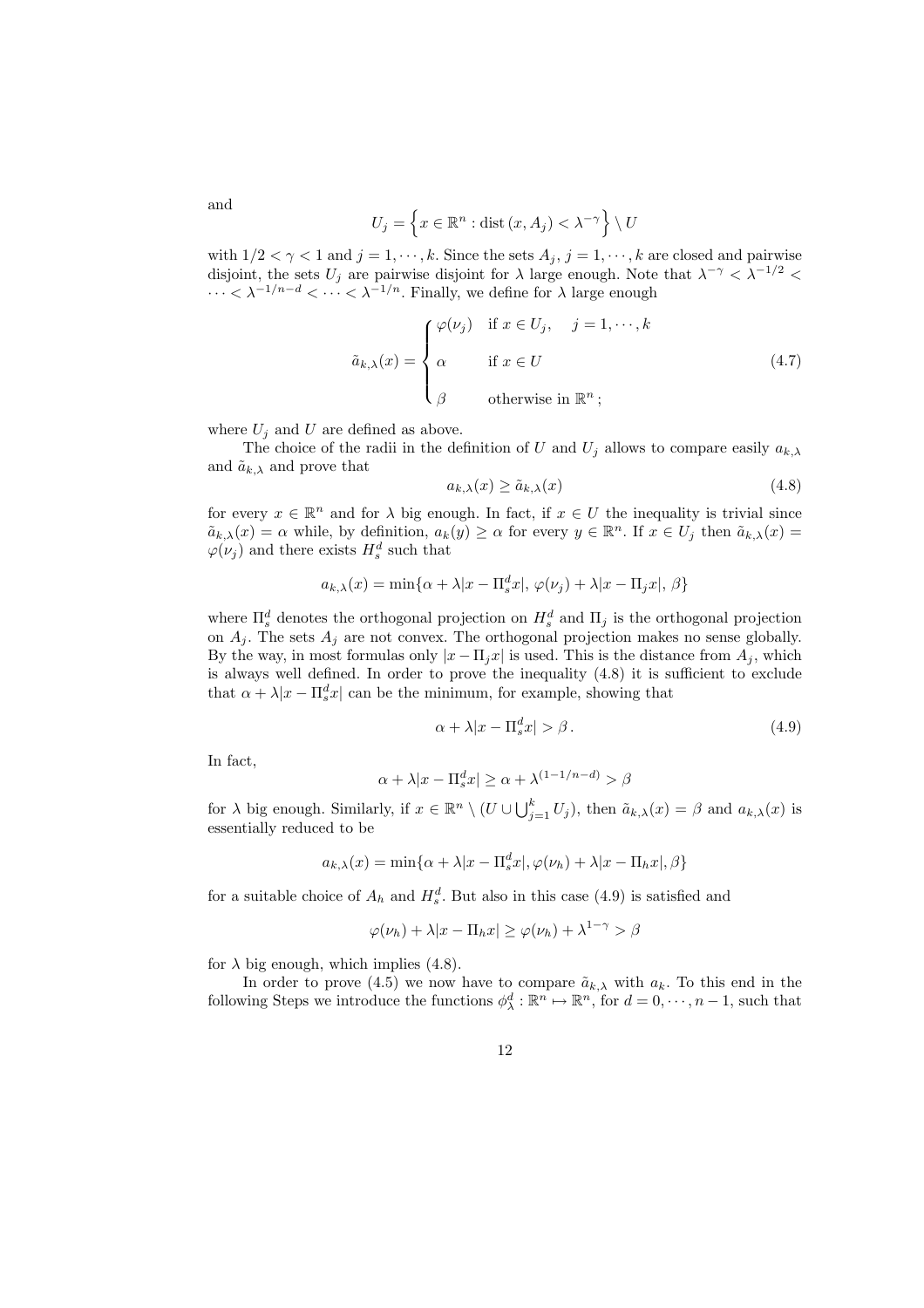if we compose them then we get a function  $\phi_{\lambda} = \phi_{\lambda}^{n-1} \circ \cdots \circ \phi_{\lambda}^0$  that "projects" the sets U, U<sub>j</sub> into  $H_s^d$ ,  $A_j$ , respectively, for every  $j = 1, \dots, k$ ,  $d = 0, \dots, n - 1$  and  $s \in S(k)$ .

Step 0  $(d = 0)$ . For every  $s \in S(k)$  the set  $H_s^0$  is a sequence of points  $\{x_p^s\}_p$ . We denote by  $B_p^s(r) = B(x_p^s, r)$  and we define  $\phi_\lambda^0$  as follows:

(a)  $\phi_{\lambda}^{0}$  projects  $B_{p}^{s}(\lambda^{-1/n})$  into the center  $x_{p}^{s}$ ; *i.e.*,

$$
\phi_{\lambda}^{0}(x) = x_{p}^{s}, \quad x \in B_{p}^{s}(\lambda^{-1/n}), \quad \forall p \text{ and } s \in S(k);
$$

(b)  $\phi_\lambda^0$  dilates  $B_p^s(\lambda^{-1/n+1}) \setminus B_p^s(\lambda^{-1/n})$  into  $B_p^s(\lambda^{-1/n+1})$  keeping fixed  $\partial B_p^s(\lambda^{-1/n+1})$ ; i.e.,

$$
\phi_{\lambda}^0(x) = \frac{1}{1 - \lambda^{-1/n(n+1)}} \Big( |x - x_p^s| - \lambda^{-1/n} \Big)^+ \frac{x - x_p^s}{|x - x_p^s|} + x_p^s
$$

for every  $x \in B_p^s(\lambda^{-1/n+1}) \setminus B_p^s(\lambda^{-1/n}), p$  and  $s \in S(k)$ ; (c)  $\phi_{\lambda}^{0}$  is the identity on  $\mathbb{R}^{n} \setminus \bigcup_{s \in S(k), p} B_{p}^{s}(\lambda^{-1/n+1});$  *i.e.*,

$$
\phi_{\lambda}^0(x) = x , \qquad x \notin \bigcup_{s \in S(k), p} B_p^s(\lambda^{-1/n+1}).
$$

Note that  $\phi_{\lambda}^{0}$  is a Lipschitz function with constant

$$
\mathrm{Lip}\left(\phi_{\lambda}^{0}\right) = \frac{1}{1 - \lambda^{-1/n(n+1)}}.
$$

In dimension  $d \geq 1$ ,  $\phi_{\lambda}^{d}$  is the natural generalization of  $\phi_{\lambda}^{0}$  but we have also to take into account that  $\phi^d_\lambda$  is applied to sets already modified by  $\phi^{d-1}_\lambda \circ \cdots \circ \phi^0_\lambda$ .

Step  $d$   $(d = 1, \dots, n-2)$ . We denote by

$$
I_s^d = \phi_\lambda^{d-1} \circ \cdots \circ \phi_\lambda^0(\{x \in \mathbb{R}^n : \text{dist}(x, H_s^d) < \lambda^{-1/n-d}\})
$$

and

$$
N_s^d = \left\{ x \in \mathbb{R}^n : \text{dist}\left(x, H_s^d\right) < \lambda^{-1/(n-d+1)} \right\}.
$$

Let  $\tilde{\Pi}_{s}^{d}$  be the orthogonal projection on  $\partial I_{s}^{d}$ ;  $\tilde{\Pi}_{s}^{d}$  is defined only locally. We recall that  $\Pi_s^d$  is the orthogonal projection on  $H_s^d$ . Then we define  $\phi_\lambda^d$  as follows:

(a)  $\phi_{\lambda}^{d}$  projects  $I_{s}^{d}$  into  $H_{s}^{d}$ ; *i.e.*,

$$
\phi^d_\lambda(x) = \Pi^d_s(x) , \qquad x \in I^d_s , \quad \forall s \, ;
$$

(b)  $\phi^d_\lambda$  dilates  $N_s^d \setminus I_s^d$  into  $N_s^d$  keeping fixed  $\partial N_s^d$ ; *i.e.*,

$$
\phi^d_\lambda(x) = \frac{\lambda^{-1/(n-d+1)}}{\lambda^{-1/(n-d+1)} - |\widetilde{\Pi}^d_s(x) - \Pi^d_s(x)|} \left( |x - \Pi^d_s(x)| - |\widetilde{\Pi}^d_s(x) - \Pi^d_s(x)| \right)^+ \frac{x - \Pi^d_s(x)}{|x - \Pi^d_s(x)|} + \Pi^d_s(x)
$$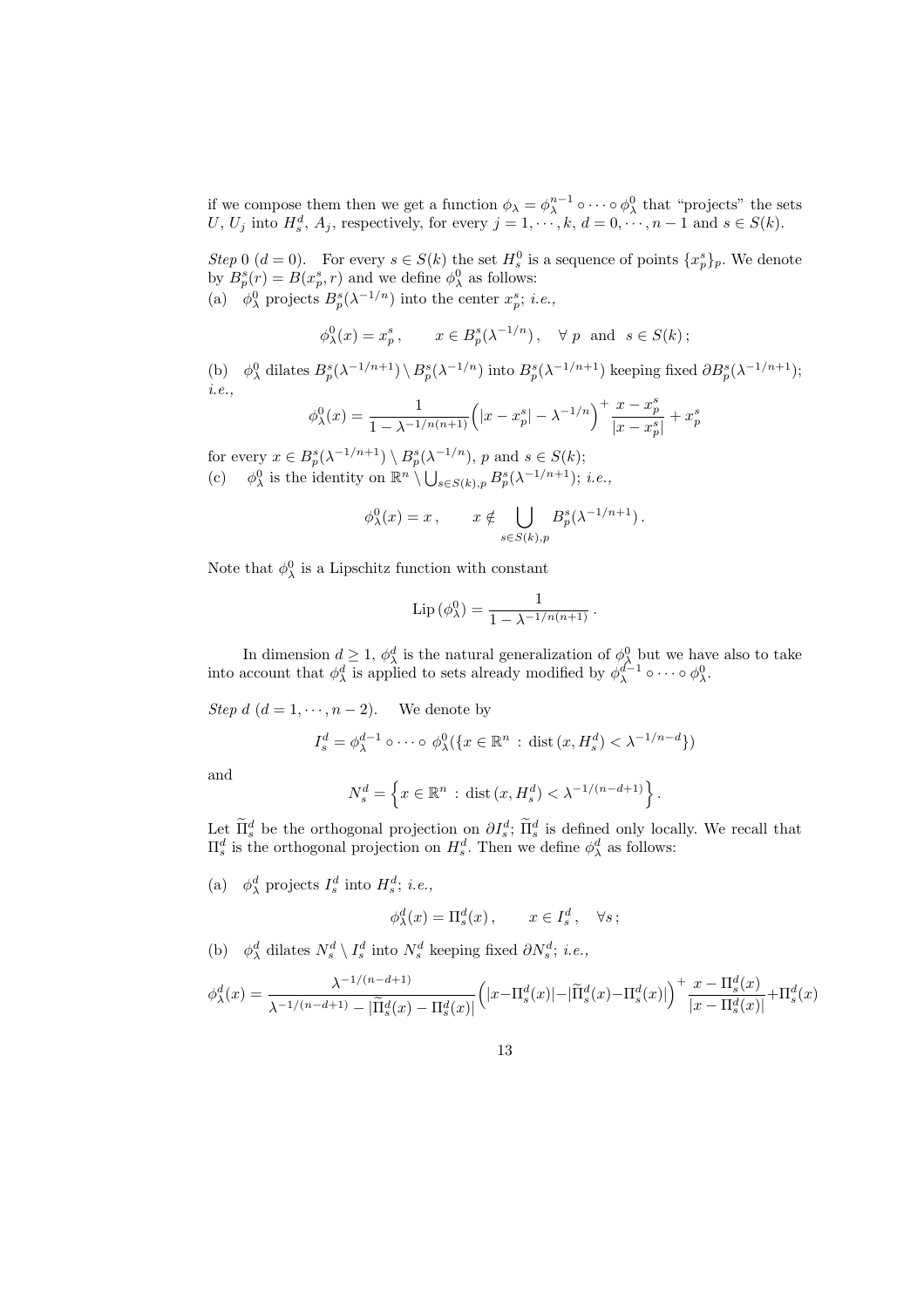for every  $x \in N_s^d \setminus I_s^d$  and  $s \in S(k)$ ;

(c)  $\phi_{\lambda}^d$  is the identity on  $\mathbb{R}^n \setminus \bigcup_{s \in S(k)} N_s^d$ ; *i.e.*,

$$
\phi^d_\lambda(x) = x, \qquad x \notin \bigcup_{s \in S(k)} N_s^d.
$$



Figure 1:  $\lambda^0$  applied to the neighborhoods of  $H_s^0$  and  $H_s^1$ 

Note that

$$
I_s^d = \phi_{\lambda}^{d-1} \circ \cdots \circ \phi_{\lambda}^0(\{x \in \mathbb{R}^n : \text{dist}(x, H_s^d) < \lambda^{-1/n - d}\})
$$
\n
$$
\bigcap_{\{x \in \mathbb{R}^n : \text{dist}(x, H_s^d) < \lambda^{-1/n - d}\}}
$$

then

$$
\frac{\lambda^{-1/(n-d+1)}}{\lambda^{-1/(n-d+1)}-|\widetilde{\Pi}_s^d(x)-\Pi_s^d(x)|} \leq \frac{\lambda^{-1/(n-d+1)}}{\lambda^{-1/(n-d+1)}-\lambda^{-1/(n-d)}} = \frac{1}{1-\lambda^{-1/(n-d)(n-d+1)}} \, .
$$

Therefore,  $\phi_{\lambda}^{d}$  is a Lipschitz function with constant

$$
\operatorname{Lip}(\phi_\lambda^d) = \frac{1}{1 - \lambda^{-1/(n-d)(n-d+1)}}.
$$

14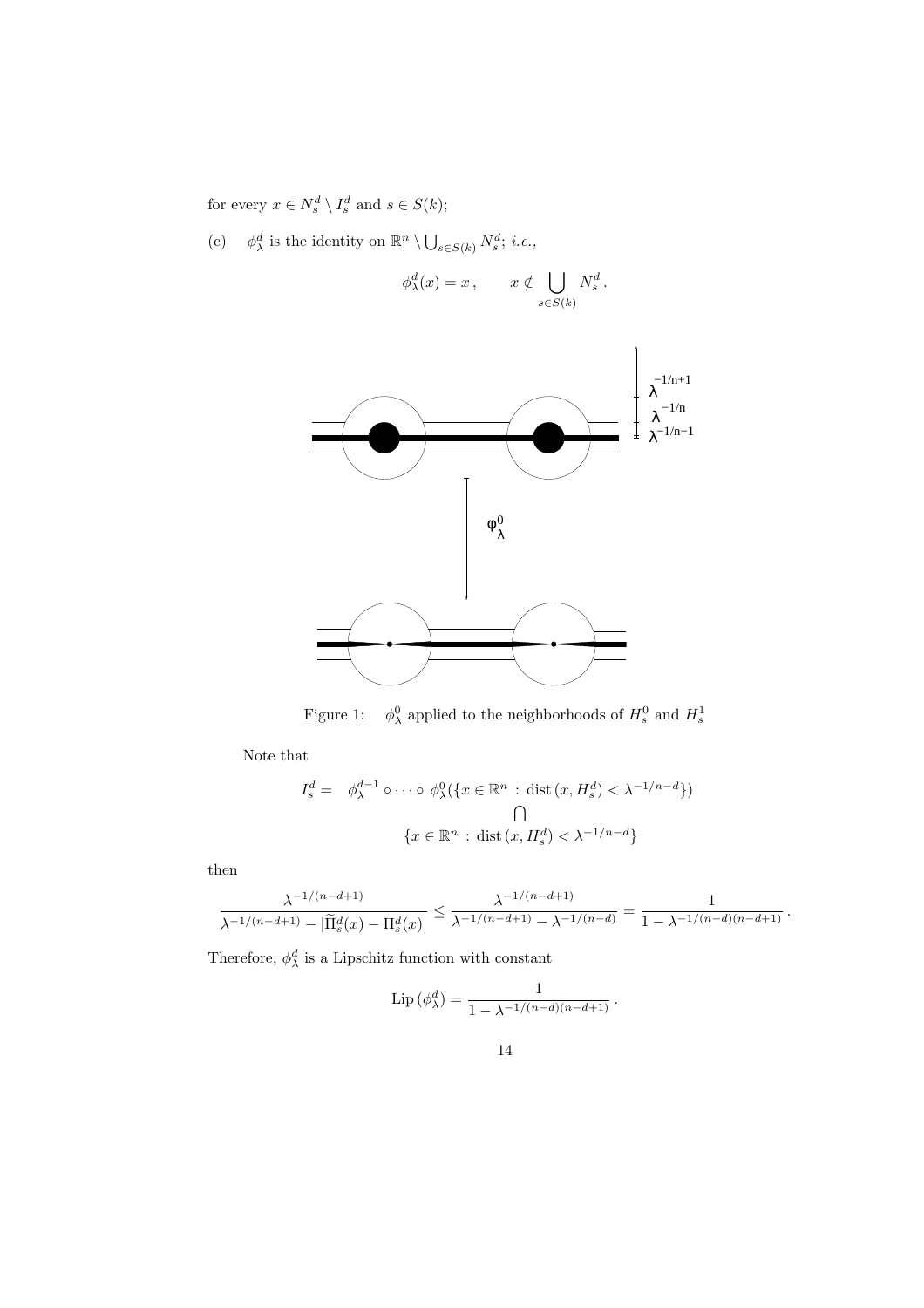Moreover, by definition, any function  $\phi_{\lambda}^d$  maps  $H_s^d$  and  $A_j$  in themselves for every  $d=$  $0, \dots, n-2, s \in S(k) \text{ and } j = 1, \dots, k.$ 

Step  $(n-1)$ . Finally, we define  $\phi_{\lambda}^{n-1}$  as the function that dilates

$$
\mathbb{R}^n \setminus \left( \phi_{\lambda}^{n-2} \circ \cdots \circ \phi_{\lambda}^0 \left( \bigcup_{j=1}^k U_j \cup U \right) \right)
$$

such that

$$
\begin{cases}\n\phi_{\lambda}^{n-1} \circ \phi_{\lambda}^{n-2} \circ \cdots \circ \phi_{\lambda}^{0} \left( \bigcup_{j=1}^{k} U_{j} \cup U \right) = \bigcup_{j=1}^{k} A_{j}, \\
\phi_{\lambda}^{n-1} (A_{j}) = A_{j} \qquad j = 1, \cdots, k \\
\operatorname{Lip} \phi_{\lambda}^{n-1} = 1 + (c_{k}/\lambda^{\gamma}).\n\end{cases}
$$

We define then

$$
\phi_{\lambda} = \phi_{\lambda}^{n-1} \circ \cdots \circ \phi_{\lambda}^0
$$

that is a Lipschitz function with constant

$$
\text{Lip}(\phi_{\lambda}) = \left(1 + \frac{c_k}{\lambda^{\gamma}}\right) \prod_{d=0}^{n-2} \left(\frac{1}{1 - \lambda^{-1/(n-d)(n-d+1)}}\right),\tag{4.10}
$$

and

$$
\lim_{\lambda \to +\infty} \text{Lip}(\phi_{\lambda}) = 1. \tag{4.11}
$$

Now we use the construction of  $\phi_{\lambda}$  and of the auxiliaries functions  $\tilde{a}_{k,\lambda}$  to prove the inequality (4.5). Let  $G \in \mathcal{P}_{loc}(\mathbb{R}^n)$  such that  $G = \Pi^{\nu}_+$ , on  $T \partial_{\pm} Q^{\nu}$ ,  $G + T \eta_i = G$  for  $i = 1, \dots, (n - 1)$ ; by (4.7) we have that

$$
\int_{\partial^* G \cap TQ^{\nu}} \tilde{a}_{k,\lambda}(x) d\mathcal{H}^{n-1}
$$
\n
$$
= \sum_{j=1}^k \varphi(\nu_j) \mathcal{H}^{n-1}(\partial^* G \cap TQ^{\nu} \cap U_j) + \alpha \mathcal{H}^{n-1}(\partial^* G \cap TQ^{\nu} \cap U)
$$
\n
$$
+ \beta \mathcal{H}^{n-1}(\partial^* G \cap V_j), \qquad (4.12)
$$

where  $V_j = TQ^{\nu} \setminus (U_j \cup U)$ . Note that by definition of  $\phi_{\lambda}$  we have that  $\mathcal{H}^{n-1}(\phi_{\lambda}(\partial^* G \cap$  $T Q^{\nu} \cap U$ )) = 0. Hence, by (4.12), (4.10) and the property of the Hausdorff measure with respect to a Lipschitz function (see [5] Proposition 2.49 (iv)) we get that

$$
\text{Lip}(\phi_{\lambda})^{n-1} \int_{\partial^* G \cap TQ^{\nu}} \tilde{a}_{k,\lambda}(x) d\mathcal{H}^{n-1}
$$
\n
$$
\geq \sum_{j=1}^k \varphi(\nu_j) \mathcal{H}^{n-1}(\phi_{\lambda}(\partial^* G \cap TQ^{\nu} \cap U_j)) + \beta \mathcal{H}^{n-1}(\phi_{\lambda}(\partial^* G \cap V_j))
$$
\n
$$
\geq \int_{\partial^* \tilde{G} \cap TQ^{\nu}} a_k(x) d\mathcal{H}^{n-1},
$$
\n(4.13)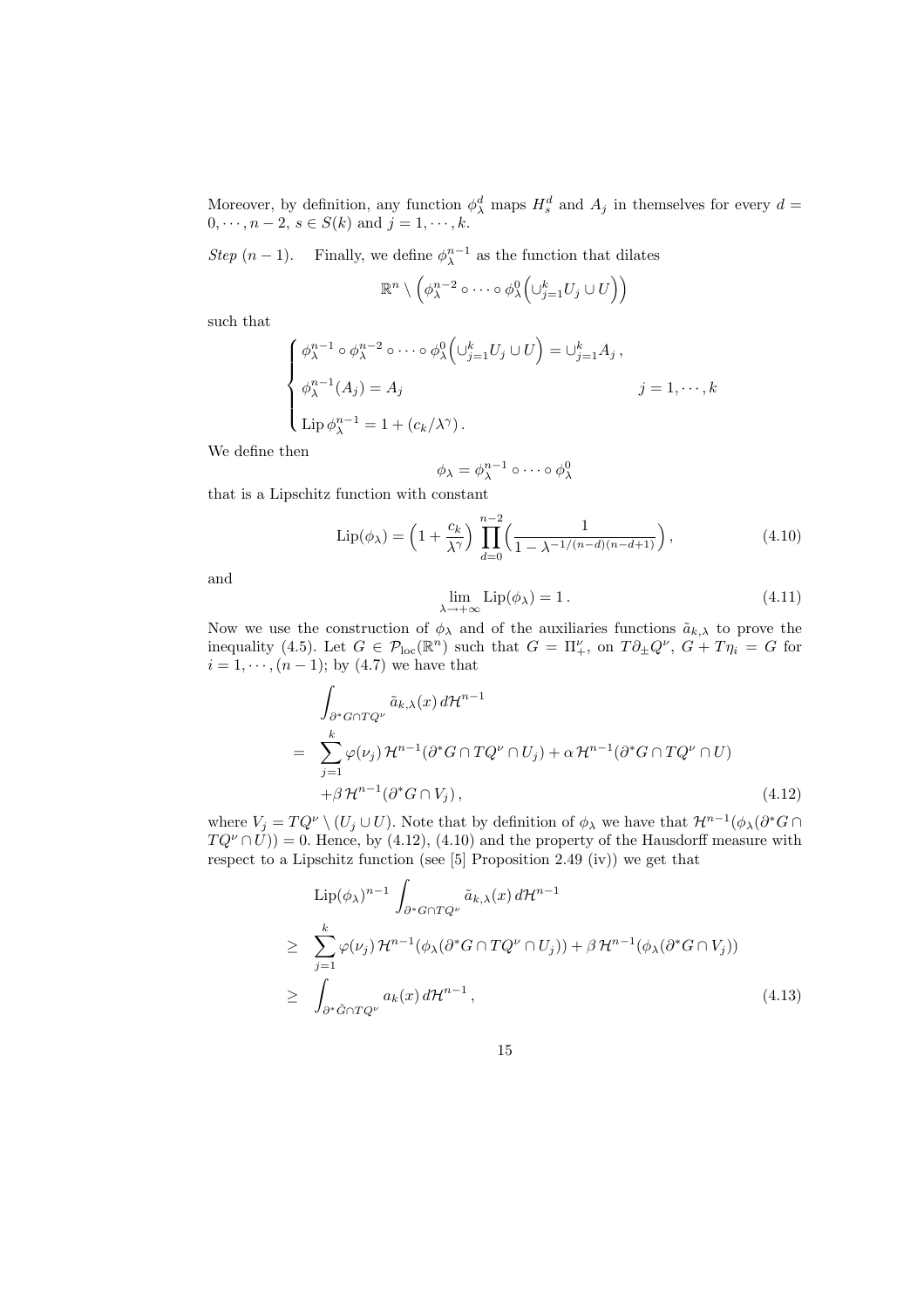where  $\tilde{G} \in \mathcal{P}_{\text{loc}}(\mathbb{R}^n)$  such that

$$
\partial^* \tilde{G} \cap T Q^{\nu} \subseteq \phi_{\lambda}(\partial^* G \cap T Q^{\nu}). \tag{4.14}
$$

Note that, since  $A_j$  is 1-periodic with respect to the canonical basis  $(e_1, \dots, e_n)$  of  $\mathbb{R}^n$ , we have that, in general,  $A_j + T \eta_i \neq A_j$  for every  $i = 1, \dots, n - 1$  and  $j = 1, \dots, k$ . Hence, when we apply  $\phi_{\lambda}$  we may have that  $\tilde{G} + T\eta_i \neq \tilde{G}$  for some  $i = 1, \dots, n - 1$ . By definition, any change due to  $\phi_{\lambda}$  remains in a neighborhood of  $\partial^*G$  with radius smaller than  $\lambda^{-1/n+1}$  (see Steps  $d = 0, \dots, n-1$ ). Hence, we may slightly modify  $\tilde{G}$  close to  $T\partial_L Q^{\nu}$  to match the periodic boundary conditions. We denote by  $S \in \mathcal{P}_{loc}(\mathbb{R}^n)$  this new set such that  $S = \Pi^{\nu}_+$  on  $T \partial_{\pm} Q^{\nu}$ ,  $S + T \eta_i = S$ , for every  $i = 1, \dots, n - 1$  and such that

$$
\left|\mathcal{H}^{n-1}(\partial^*S \cap TQ^\nu) - \mathcal{H}^{n-1}(\partial^*\tilde{G} \cap TQ^\nu)\right| = O(\lambda^{-1/n+1}T^{n-2}).\tag{4.15}
$$

By  $(4.13)$  and  $(4.15)$ , since  $a_k$  is bounded, we get then

$$
\frac{\text{Lip}(\phi_{\lambda})^{n-1}}{T^{n-1}} \int_{\partial^* G \cap TQ^{\nu}} \tilde{a}_{k,\lambda}(x) d\mathcal{H}^{n-1}
$$
\n
$$
\geq \frac{1}{T^{n-1}} \int_{\partial^* S \cap TQ^{\nu}} a_k(x) d\mathcal{H}^{n-1} + O(\lambda^{-1/n+1} T^{-1})
$$
\n
$$
\geq \frac{1}{T^{n-1}} \inf \left\{ \int_{\partial^* F \cap TQ^{\nu}} a_k(x) d\mathcal{H}^{n-1} : F \in \mathcal{P}_{\text{loc}}(\mathbb{R}^n), F = \Pi_+^{\nu} \text{ on } T \partial_{\pm} Q^{\nu},
$$
\n
$$
F + T\eta_i = F \quad i = 1, \dots, n-1 \right\}
$$
\n
$$
+ O(\lambda^{-1/n+1} T^{-1}). \tag{4.16}
$$

Hence, by (4.8), (4.16) and the definition of  $\varphi_{k,\lambda}$  and  $\varphi_k$  (see(4.3) and (4.4)) passing to the limit as T tends to  $+\infty$  we have that

$$
\varphi_{k,\lambda}(\nu) \ge \frac{1}{\text{Lip}(\phi_{\lambda})^{n-1}} \varphi_k(\nu)
$$

for every  $\nu \in S^{n-1}$ . Finally, by (4.11) passing to the limit as  $\lambda$  tends to  $+\infty$  we get (4.5) which implies, as already observed, the pointwise convergence of  $\{\varphi_{k,\lambda}\}\$  to  $\varphi_k$ .

It remains to study the pointwise convergence of  $\{\varphi_k\}$  to  $\varphi$  as k tends to  $+\infty$ . By Remark 2.3 and (4.1) we have that

$$
\varphi(\nu) \le \frac{1}{T^{n-1}} \int_{\partial^* F \cap TQ^{\nu}} \varphi(\nu_F) d\mathcal{H}^{n-1} \le \frac{1}{T^{n-1}} \int_{\partial^* F \cap TQ^{\nu}} a_k(x) d\mathcal{H}^{n-1},
$$

for every  $F \in \mathcal{P}_{loc}(\mathbb{R}^n)$  such that  $F + T\eta_i = F$ ,  $i = 1, \dots, n-1$ , and  $F = \Pi^{\nu}_+$  on  $T\partial_{\pm}Q^{\nu}$ . By definition of  $\varphi_k$  we have then

$$
\varphi(\nu) \le \varphi_k(\nu) \tag{4.17}
$$

16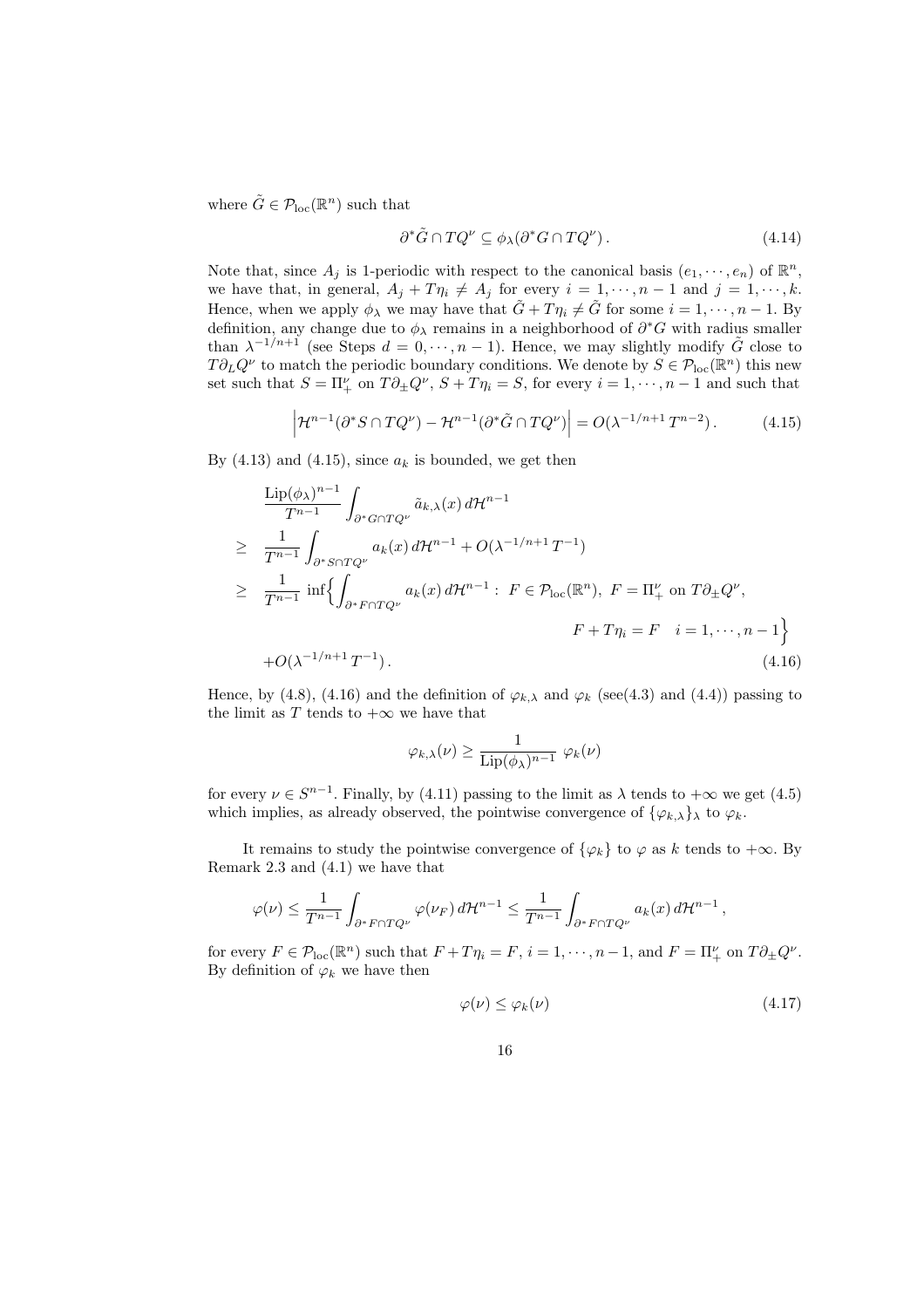while

$$
\varphi(\nu_j) = \varphi_k(\nu_j), \qquad j = 1, \cdots, k. \qquad (4.18)
$$

We define

$$
\psi_k(z) = \begin{cases} \varphi(z) & \text{if } z \in \bigcup_{j=1}^k \mathbb{R} \nu_j \\ \beta |z| & \text{otherwise} \end{cases}
$$

then,  $\varphi(\nu) \leq \psi_k(\nu)$ . Let  $\omega \psi_k$  be the convex envelope of  $\psi_k$ . Since  $\varphi$  is convex we have  $\varphi(\nu) \leq c_0 \psi_k(\nu)$ . Moreover,  $\varphi(\nu_j) \leq c_0 \psi_k(\nu_j) \leq \psi_k(\nu_j) = \varphi(\nu_j)$ ; hence,

$$
\varphi(\nu_j) = c o \psi_k(\nu_j) \tag{4.19}
$$

for  $j = 1, \dots, k$ . The functions  $(co \psi_k)$  are equi-lipschitz on compact sets of  $\mathbb{R}^n$  (see Section 5.1, Chapter 5 in [13]); hence, by (4.19) and the density of  $\{\nu_i\}$  we get that

$$
\lim_{k \to +\infty} c o \psi_k(\nu) = \varphi(\nu) \tag{4.20}
$$

for every  $\nu \in S^{n-1}$ . By (4.18) and the definition of  $\psi_k$  we have then

$$
\varphi_k(\nu) \le \psi_k(\nu). \tag{4.21}
$$

We recall that by Theorem 2.4 the functions  $\varphi_{k,\lambda}$  are convex then by (4.6)  $\varphi_k$  is also convex for every  $k \in \mathbb{N}$ . By (4.21) it follows then

$$
\varphi_k(\nu) \le c o \,\psi_k(\nu) \tag{4.22}
$$

 $\Box$ 

for every  $\nu \in S^{n-1}$ .

By  $(4.17)$ ,  $(4.22)$  and  $(4.20)$  we can prove that there exists the limit as k tends to  $+\infty$  and

$$
\lim_{k \to +\infty} \varphi_k(\nu) = \varphi(\nu)
$$

for every  $\nu \in S^{n-1}$  which concludes the proof.

Acknowledgements We gratefully acknowledge stimulating discussions with A. Braides and a very careful reading of the manuscript by the anonymous referee.

### References

- [1] E. Acerbi, G. Buttazzo. On the limits of periodic Riemannian metrics, J. Anal. Math. **43** (1984), 183-201.
- [2] F.J. Almgren, J.E. Taylor. Flat flow is motion by crystalline curvature for curves with crystalline energies, *J. Differential Geom.* **42** (1995), 1–22.
- [3] L. Ambrosio, A. Braides. Functionals defined on partitions of sets of finite perimeter I: integral representation and Γ-convergence, J. Math. Pures Appl. 69 (1990), 285– 305.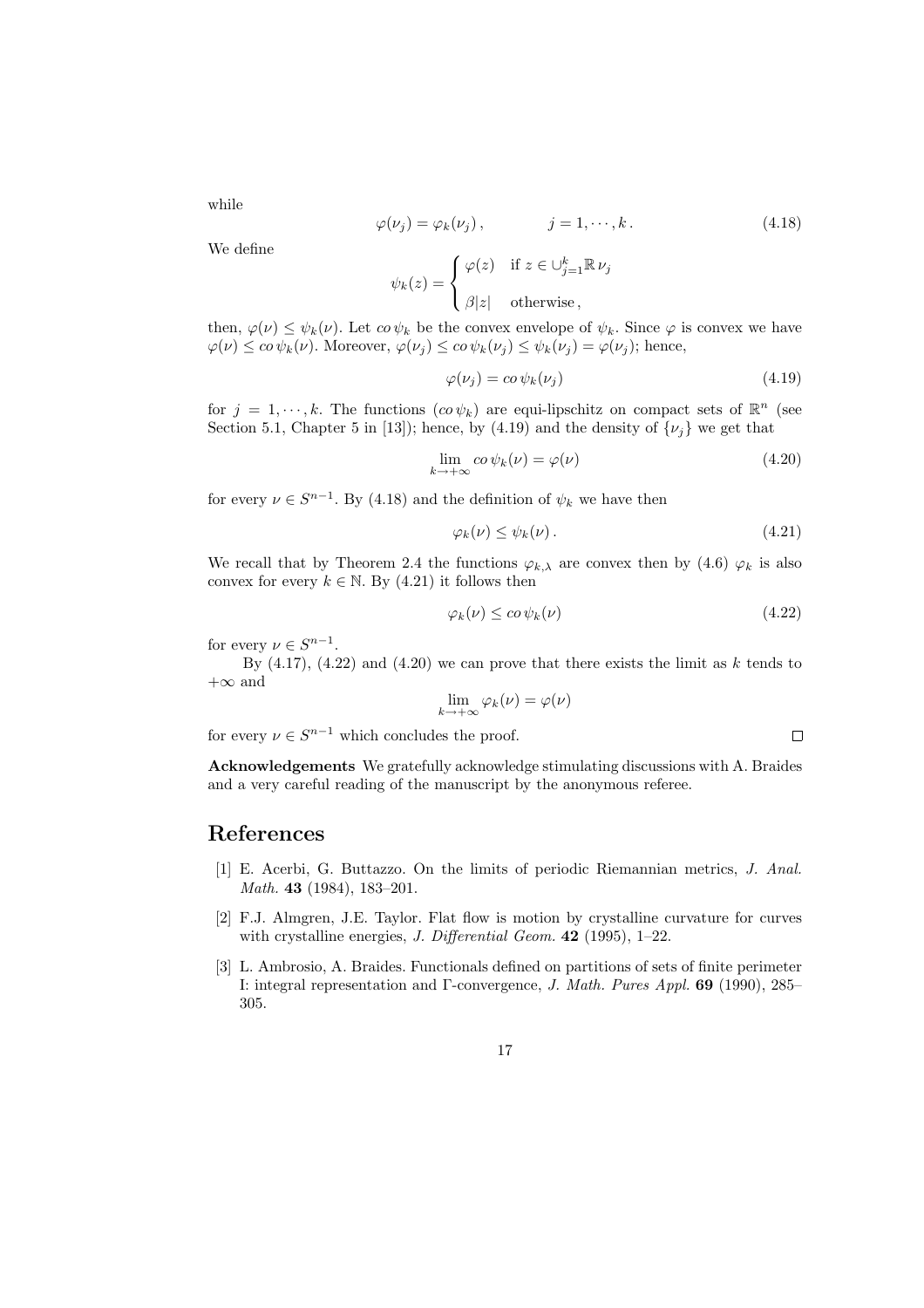- [4] L. Ambrosio, A. Braides. Functionals defined on partitions of sets of finite perimeter II: semicontinuity, relaxation and homogenization, J. Math. Pures Appl. 69 (1990), 307–333.
- [5] L. Ambrosio, N. Fusco, D. Pallara. Functions of bounded variation and free discontinuity problems, Oxford University Press, 2000.
- [6] N. Ansini, A. Braides, V. Chiad`o Piat. Gradient theory of phase transitions in composite media, Proc. Royal Soc. Edinburgh A 133 (2003), 265–296.
- [7] G. Bellettini, R. Goglione, M. Novaga. Approximation to driven motion by crystalline curvature in two dimensions, Adv. Math. Sci. and Appl. 10 (2000), 467–493.
- [8] G. Bellettini, M. Novaga. Approximation and comparison for nonsmooth anisotropic motion by mean curvature in  $\mathbb{R}^n$ , *Math. Mod. Meth. Appl. Sc.* 10 (2000), 1-10.
- [9] G. Bouchitt´e, I. Fonseca, G. Leoni, L. Mascarenhas. A global method for relaxation in  $W^{1,p}$  and in  $SBV_p$ , Arch. Rational Mech. Anal. 165 (2002) 3, 187–242.
- [10] A. Braides. Approximation of Free-Discontinuity Problems, Lecture Notes in Mathematics, Springer Verlag, Berlin, 1998.
- [11] A. Braides, G. Buttazzo, I. Fragalà. Riemannian approximation of Finsler metrics, Asymptot. Anal. 31 (2002), 117–187.
- [12] A. Braides, V. Chiadò Piat. Integral representation results for functionals defined on  $SBV(\Omega, \mathbb{R}^m)$ , J. Math. Pures Appl. 75 (1996), 595-626.
- [13] A. Braides, A. Defranceschi. Homogenization of Multiple Integrals, Oxford University Press, Oxford, 1998.
- [14] A. Braides, M. Maslennikov, L. Sigalotti. Homogenization by blow-up. Applicable Anal. 87 2008, 1341–1356.
- [15] G. Dal Maso. An Introduction to Γ-convergence, Birkhäuser, Boston, 1993.
- [16] A. Davini. On the relaxation of a class of functionals defined on Riemannian distances, J. Convex Anal. 12 (2005), 113–130..
- [17] A. Davini. Smooth approximation of weak Finsler metrics, Differential Integral Equa*tions* **18** (2005), 509–530.
- [18] E. Giusti. *Minimal Surfaces and Functions of Bounded Variation*, Birkhäuser, Boston, 1984.
- [19] H. Federer. Geometric Measure Theory, Springer Verlag, Berlin, 1968.
- [20] L. Modica, S. Mortola. Un esempio di Γ-convergenza, Boll. Un. Mat. Ital. 14-B (1977), 285-299.